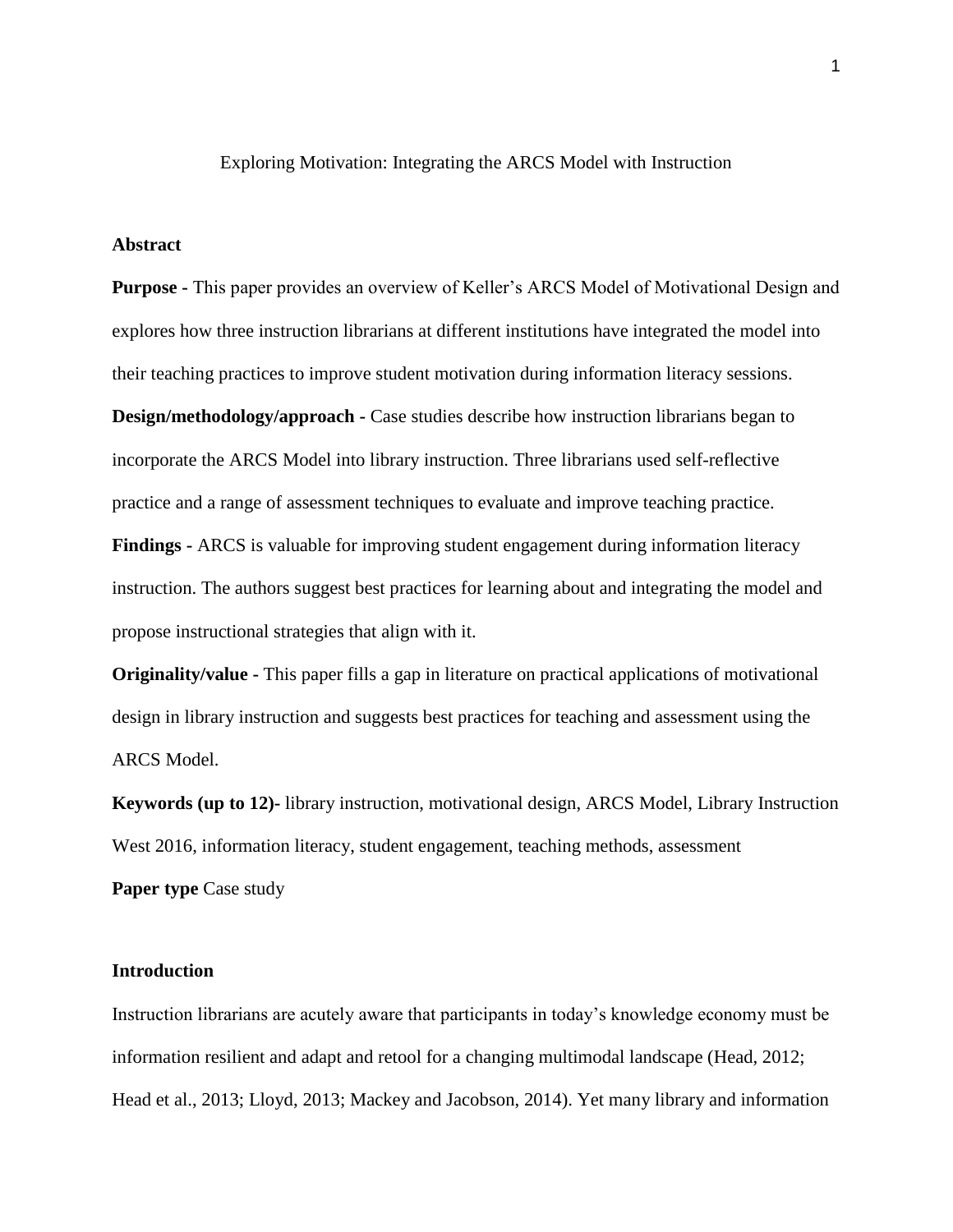science practitioners and scholars have noted challenges engaging college students in information literacy (IL) instruction (Cahoy and Schroeder, 2012; Jacobson and Xu, 2004; Klentzin, 2010; Latham and Gross, 2013). Recently, Hess's (2015) article on motivation in library instruction called attention to a gap in the literature. Motivation and its impact on learning has been addressed extensively in the field of education, but few researchers have identified effective motivational strategies for library instruction (Hess, 2015). Theories of motivation and the use of motivational strategies during instruction may be the missing link for librarians teaching IL to more effectively engage their learners by appealing to affective, as well as cognitive domains (Cahoy and Schroeder, 2012; Klentzin, 2010).

At present, very little literature explores how librarians can learn about motivational strategies for instruction and begin employing these strategies in their IL sessions. This paper highlights the ARCS Model of Motivational Design, a method for motivating students to have successful learning experiences during IL instruction. The ARCS Model was developed by educational psychologist John Keller in the 1980s (Keller, 1987; Keller, 2010). ARCS stands for Attention, Relevance, Confidence and Satisfaction, four components students need to be engaged in new material. ARCS is broken down into subcomponents and process questions, listed in Table 1. Keller recognized that through effective instructional design instructors have significant impact over whether students desire to learn (Keller, 2010). He mapped specific pedagogies to each of the four components so instructors might diagnose where their instruction lacked motivational elements and incorporate strategies to account for any deficits.

## **Table 1. Keller's (2010) ARCS subcomponents and process questions**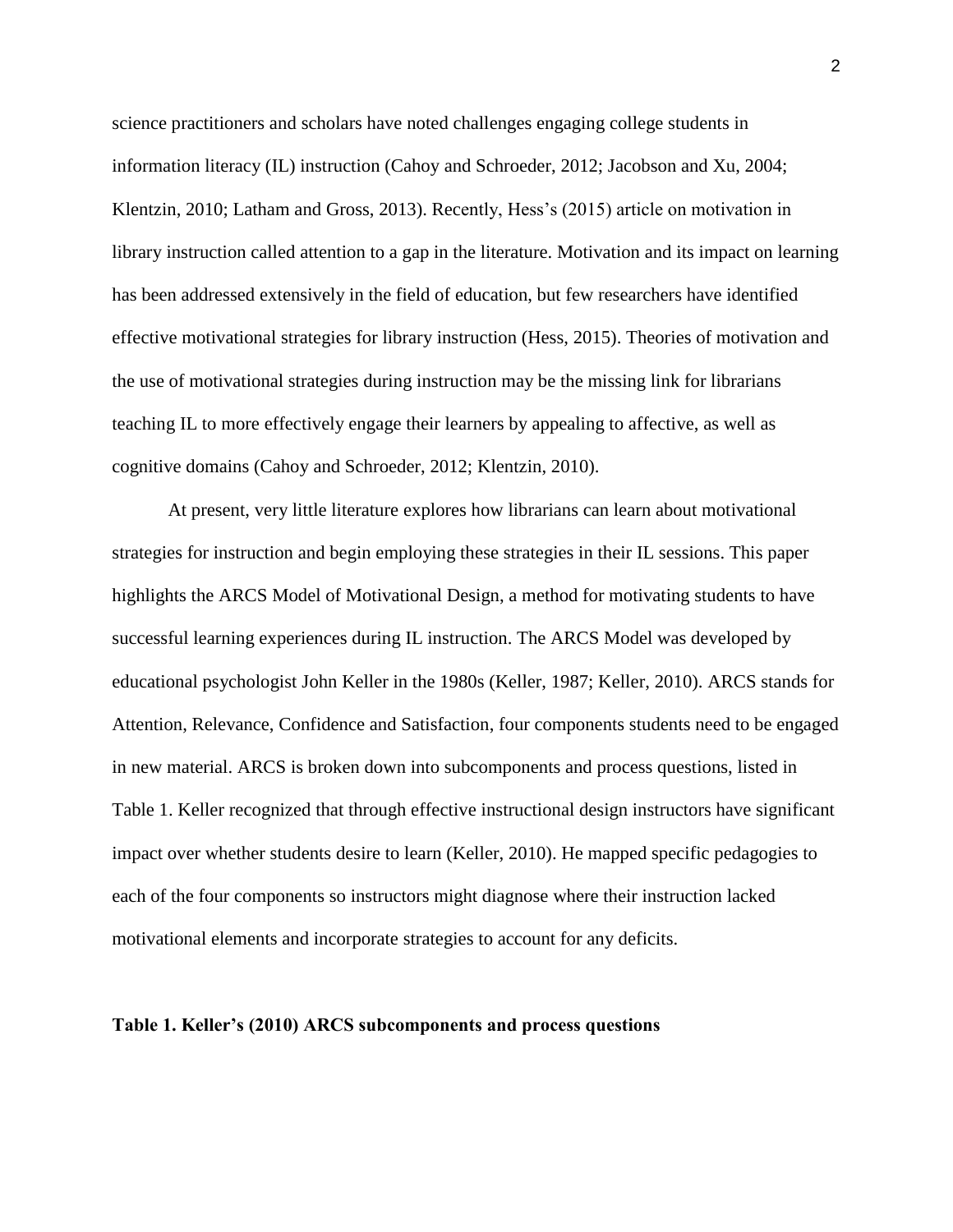During their independent research, the authors recognized that few papers address library instruction and motivational strategies, which subsequently inspired two ARCS-related presentations at Library Instruction West 2016. At the conference they connected with the third author, who had recently completed a master's thesis on motivation in library instruction. The case studies in this paper explore the use of Keller's motivational strategies in teaching and assessment practices of three instruction librarians at different institutions, referred to by our last names in the case studies. The authors' goal is to communicate how three teaching librarians have approached and integrated motivational design into instruction. These case studies are intended to be qualitative and self-reflective, rather than relying on quantitative methods to show evidence for the effectiveness of ARCS. The paper suggests best practices for instructors interested in exploring the ARCS Model in their teaching and makes recommendations for future research in the use of motivational strategies.

### **Literature review**

## *What is motivation?*

Psychologists have defined motivation in several ways as various psychological theories have gained prominence and evolved (Schunk et al., 2014). The most current theories that frame motivation focus on cognitive, emotional, and affective aspects of behavior (Keller, 2010, p. 4). The following definition is useful for educators because instruction is typically goal-oriented and instructors expect students to engage in behaviors (activities) that result in learning: motivation is "the process whereby goal-directed activity is initiated and sustained" (Schunk et al*.*, 2014, p. 5). It is important to note that motivation and learning are correlated, but a state of motivation does not guarantee learning will occur. Motivation is multifaceted and dynamic and is impacted by one's physical and psychological needs, previous experiences, and environmental variables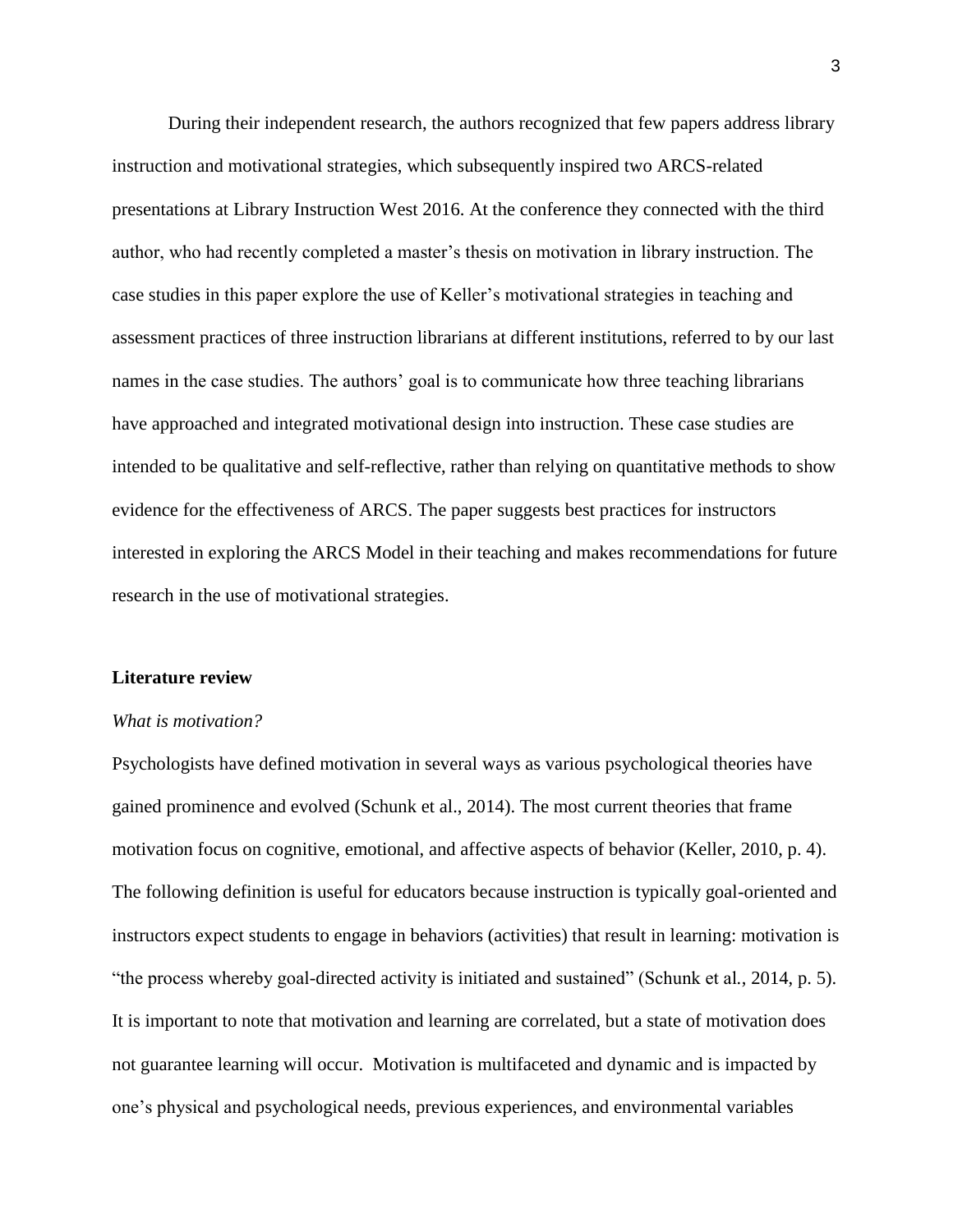(Schunk et al., 2014). Librarians certainly cannot control all of these factors through their instruction, but through careful planning they can create learning opportunities that leverage educational psychology to improve student motivation to learn IL.

Many educators are probably familiar with the terms extrinsic and intrinsic motivation. Those students who are extrinsically motivated pursue a task for a reward (e.g. a high score or recognition), not because they enjoy the task itself (Keller, 2010, p. 17). When extrinsic motivators are used in instruction, learners might feel a diminished sense of control and can experience a decreased sense of satisfaction in learning (Keller, 1984). In contrast, Keller (2010, p. 17) states, "individuals with intrinsic motivation engage in tasks for the pleasure that comes from them." Instruction that helps build intrinsic motivation is vital because students who are intrinsically motivated tend to seek challenges, participate actively in class, and are focused on learning rather than an external goal (Jacobson and Xu, 2004). Intrinsic motivation can be stimulated by incorporating challenge, curiosity, learner control, and fantasy in activities (Schunk et al., 2014), and research has shown intrinsic motivation stimulates deep learning (Jacobson and Xu, 2004). Rather than existing on one continuum, it is more accurate to think of levels of intrinsic and extrinsic motivation on separate continuums (Schunk et al., 2014). Students may have high or low levels of both simultaneously, and levels are context-specific (Schunk et al., 2014). Both intrinsic and extrinsic motivation are important in the learning process. In her study of freshmen attitudes about research, Klentzin (2010) found that students were generally not intrinsically motivated to do academic research, but they valued conducting research when a topic had a personal connection. Despite their potential drawbacks, extrinsic strategies should not be neglected in an environment focused on grades and achievement. In fact, most library instructors would probably agree it is essential to connect instruction with academic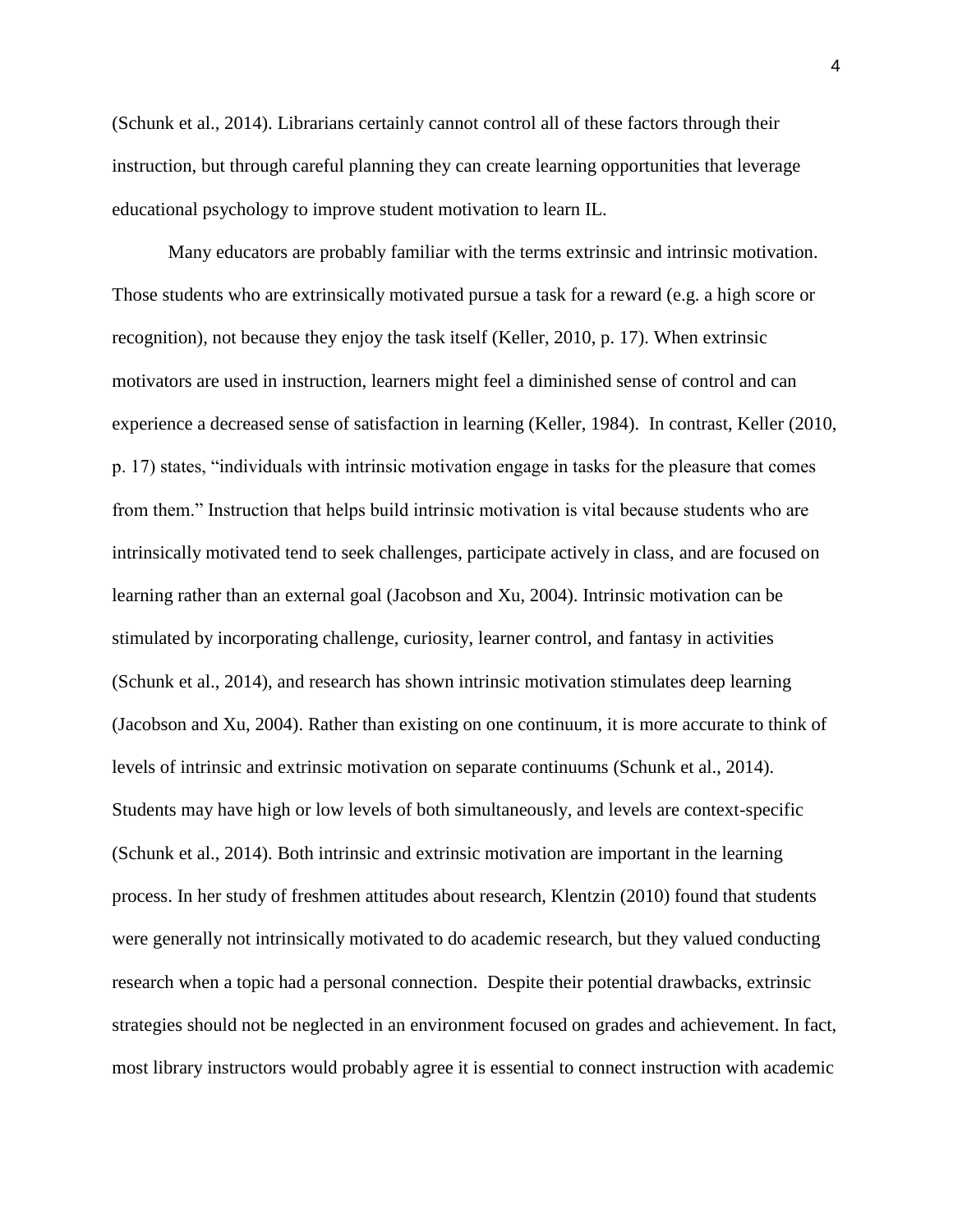achievement and students' research assignments in order to demonstrate relevance. However, librarians who use both intrinsic and extrinsic strategies in their sessions appeal to a range of learners and increase the odds students will develop more positive attitudes toward research and lasting interest in developing those skills.

### *Keller's ARCS Model*

Because motivation is such a complex blend of students' cognitive and affective states and environmental variables, McMillan and Forsyth (1991) posited, "No one theory or perspective can be applied to every situation. Each one is insufficient by itself, and thus many theories must be considered simultaneously, in order to take action that will increase students' involvement in learning" (p. 40). In the 1970s Keller recognized the limitations of using just one motivational construct to inform instructional design and endeavored to create a more robust guide for educators (Keller, 2010). His model, grounded in social learning theory and humanist psychology (Jacobson and Xu, 2004), is based on a systems approach that integrates multiple theories. Keller is considered a "pioneer in the field of motivation design," and the model has had a significant impact in the field of computer-based instruction (McMahon, 2014, p. 52). ARCS is one of the most popular models used by educational technologists and is grouped with Robert Gagne's nine events of instruction and D.H. Jonassen's problem-based learning approach as a foundational component for online learning (Carliner et al., 2008). A Google Scholar search revealed Keller's (1987) paper describing the model has been cited in more than 1500 works; a search on Keller and ARCS in the ERIC database yielded more than 60 works that discuss the model.

Keller (2010, p. 24) advocated for motivational design to occur alongside instructional design. He described in detail how to assess a group's motivation, plan intervention strategies,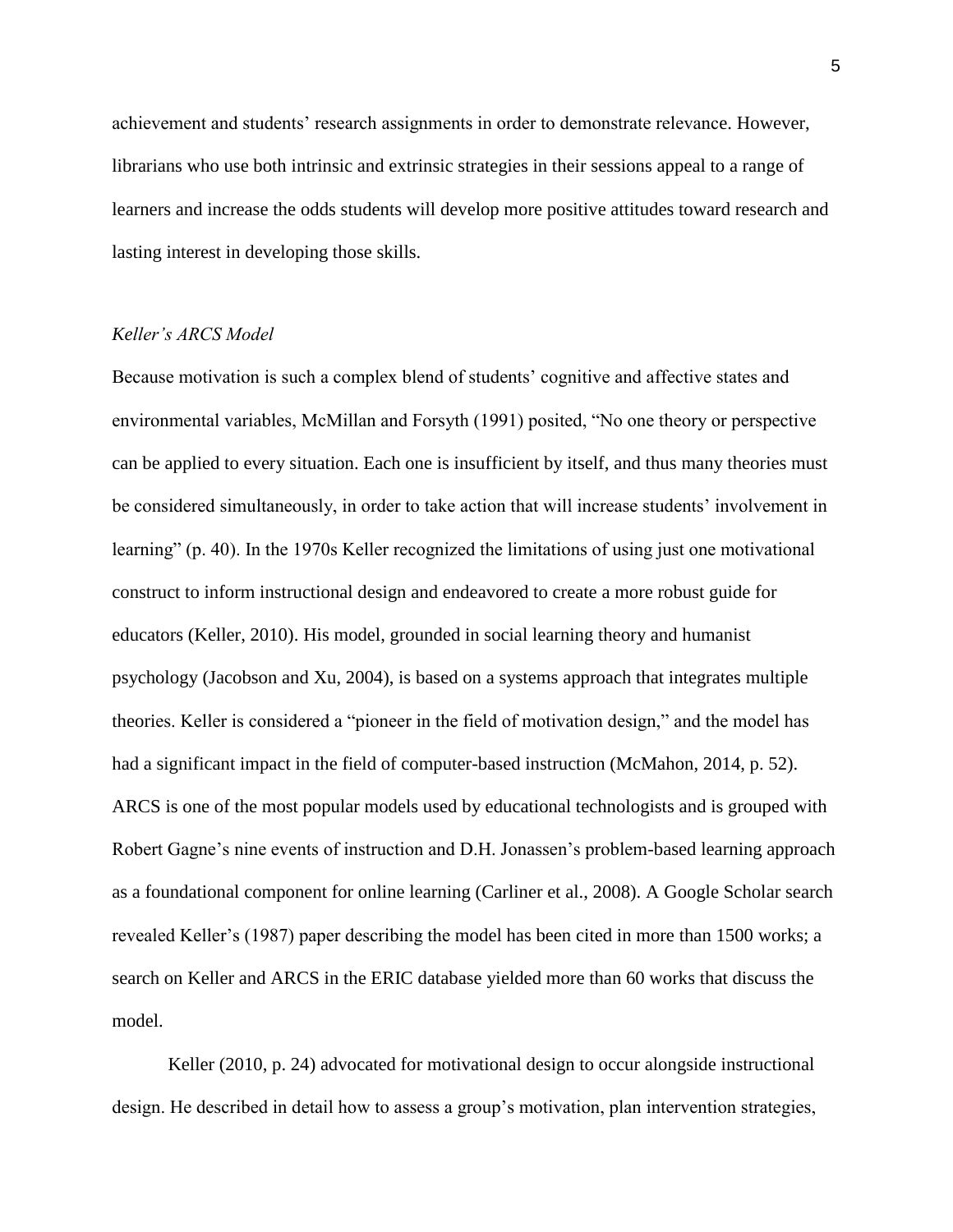and evaluate those strategies' effectiveness. Keller (2010) provided extensive descriptions of the ARCS components and their related psychological constructs, corresponding examples of instructional strategies, and checklists to guide planning and evaluation. In particular, the Motivational Delivery Checklist, developed by Keller and Armstrong, helps instructors plan for and evaluate the motivational aspects of instruction (Keller, 2010, p. 292). The model may be applied to instructor behavior, instructional materials, and lesson design (Keller, 2010). Keller and other researchers have established the model's effectiveness at increasing student motivation (Keller, 2010, p. 46; McMahon, 2014). The authors of this paper refer readers to Keller's (2010) *Motivational Design for Learning and Performance* for in-depth descriptions of the ARCS subcategories and assessment instruments.

## *ARCS Model applied to library instruction*

Few librarians have written about motivation related to IL. A review of library literature revealed only a handful of theories have been applied to library instruction, and of those, Keller's ARCS Model has been applied frequently (Chang and Chen, 2015; Gross et al., 2012; Hess, 2015; Jacobson and Xu, 2004; Small et al., 2004). Small and her colleagues applied the model to IL instruction in K-8 settings (Moyer and Small, 2001; Small and Arnone, 2000), and she and Arnone developed the Motivation Overlay for Information Skills Instruction, partially based on ARCS, for use by school library media specialists (Moyer and Small, 2001). In higher education, Small et al*.* (2004) observed community college librarians' classroom instruction, using ARCS to classify motivational strategies. They found, out of the four components, attention strategies comprised more than half of all motivational strategies used. Librarians used relevance and confidence strategies about equally (24% and 20%, respectively), and only 4% of strategies fit into the satisfaction category (Small et al., 2004). Student engagement during a session seemed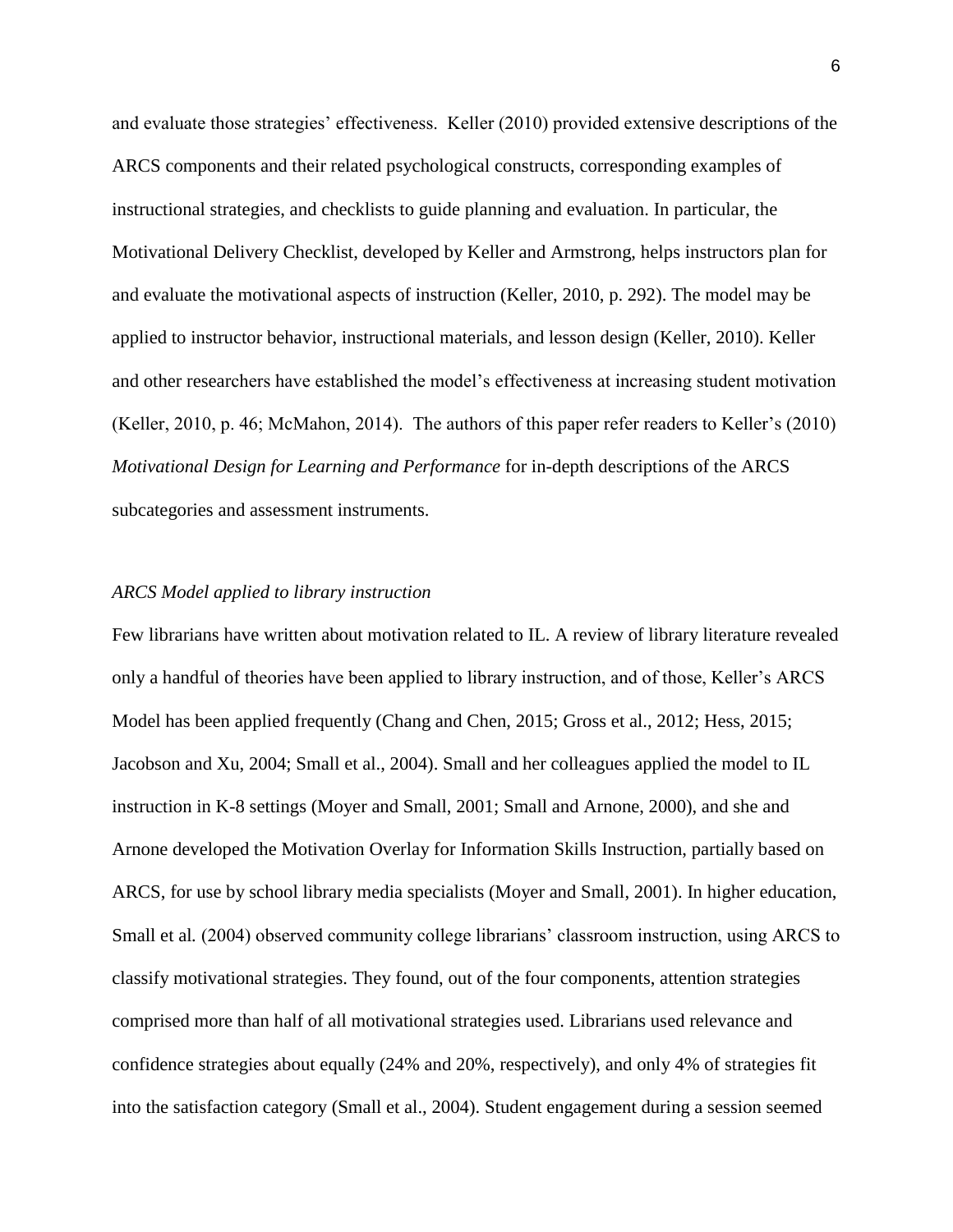to be correlated with librarians using strategies from multiple ARCS components, rather than with the overall number of strategies used (Small et al., 2004). This latter finding suggests librarians should incorporate a range of strategies, but not overemphasize any particular component, in order to maximize motivation.

Jacobson and Xu's (2004) book, *Motivating Students in Information Literacy Classes*, also used Keller's ARCS Model to recommend pedagogies to increase engagement, primarily in credit-bearing term-length IL classes. More recently, Chang and Chen (2015) analyzed the impact of ARCS instructional strategies and materials in three blended IL courses (with online and in-class components). Generally, students found the course designs were motivational; they thought materials were valuable academically and in a broader life context (Chang and Chen, 2015, p. 138). However, the researchers did not have a control group for comparison. Amanda Hess (2015, p. 56) advocated instruction librarians use motivational models, such as ARCS, to "create the most meaningful and effective learning environments." She noted the dearth of research on best practices for incorporating motivational strategies in IL instruction (Hess, 2015, p. 44). The authors of this paper address that gap through three case studies.

## *Integrating new teaching strategies into practice*

Reading literature, attending lecture-style professional development or conferences are found to have limited long-term effectiveness for implementing new teaching strategies (Stewart, 2014). Yet, for librarians, much of the professional development happens in isolation using those strategies (Wheeler and McKinney, 2015). Finding institutional and financial support for largescale professional development work, such as professional learning communities or coaching groups, can appear out of reach. Given the often solo nature of librarians' professional learning, how can librarians effectively improve their teaching practices?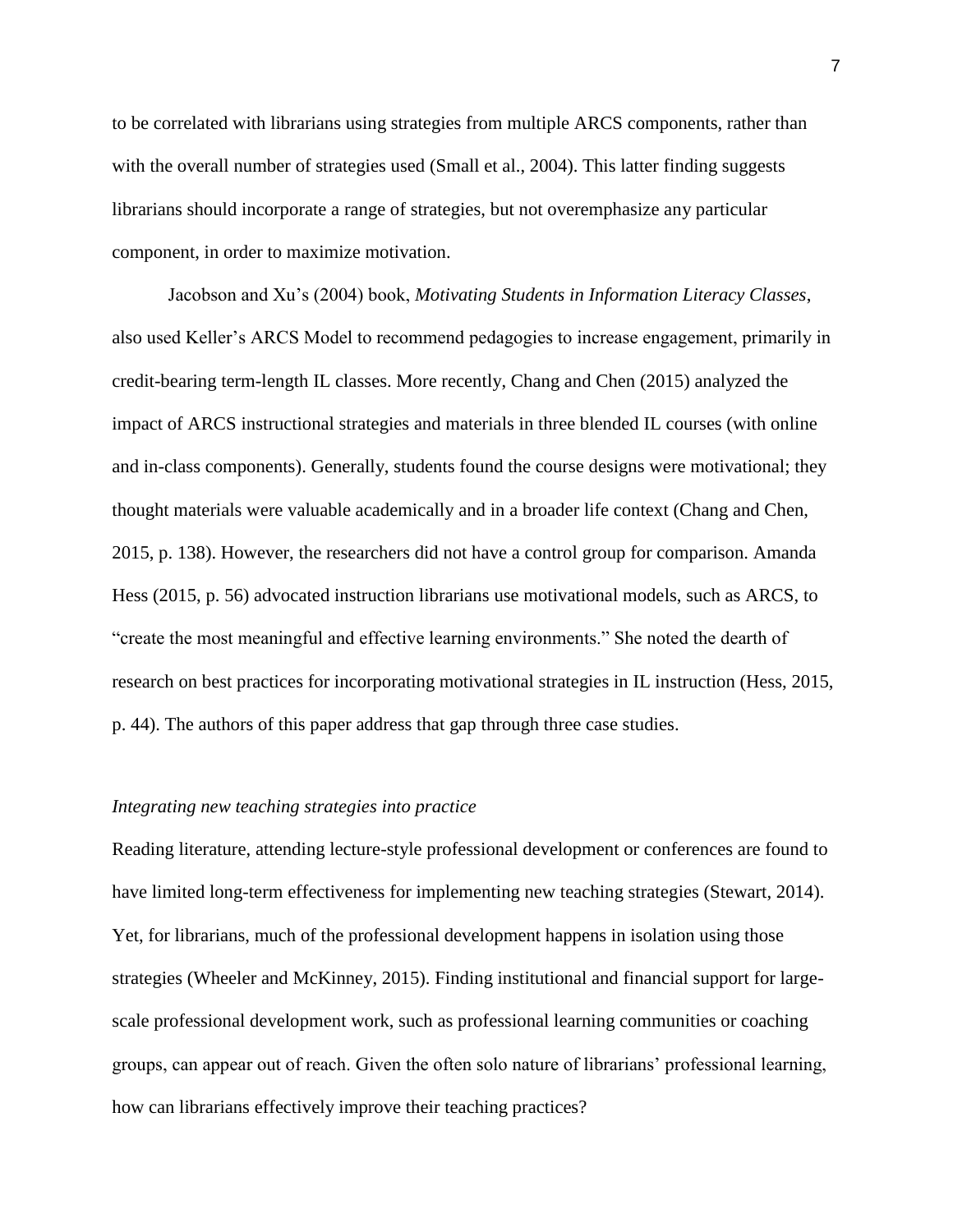Reflective teaching and writing for library instructors can serve as a framework for individuals to improve their teaching (Booth, 2011; Grant, 2007; Larrivee, 2000). Larrivee (2000) advocated for critical reflection to combine both self-reflection and critical perspectives that encompass our identities, ethics, and deeply held beliefs. She wrote, "[i]f teachers latch onto techniques without examination of what kinds of teaching practices would be congruent with their beliefs, aligned with their designated teaching structures, and harmonious with their personal styles, they will have just a bag of tricks" (Larrivee, 2000, p. 294). While talking and thinking about teaching can be a vulnerable process for many, involving questioning long-held beliefs or practices and uncertainty around embracing new strategies (Larrivee, 2000), these reflective practices are especially relevant as we work to strengthen our classroom practices.

### **Case studies**

The authors of this article, who have a shared interest in using the ARCS Model, decided to engage in reflective writing regarding our teaching practices. The authors offer these case studies of librarians at different career stages and institutions as we have learned about, experimented, and assessed the ARCS Model and begun adapting new instructional strategies and techniques. The authors hope these experiences will encourage others to integrate motivational strategies into instruction and reflect on and discuss these experiences with colleagues. Hauck talks about assessment and faculty partnerships, Reynolds discusses her master's thesis work and highlights how she uses ARCS to disrupt computer demonstrations, and Roberts uses ARCS with nontraditional students to integrate their life experiences and future goals.

# *Hauck case study*

Hauck is a librarian at a medium-sized liberal arts institution in the Pacific Northwest. She has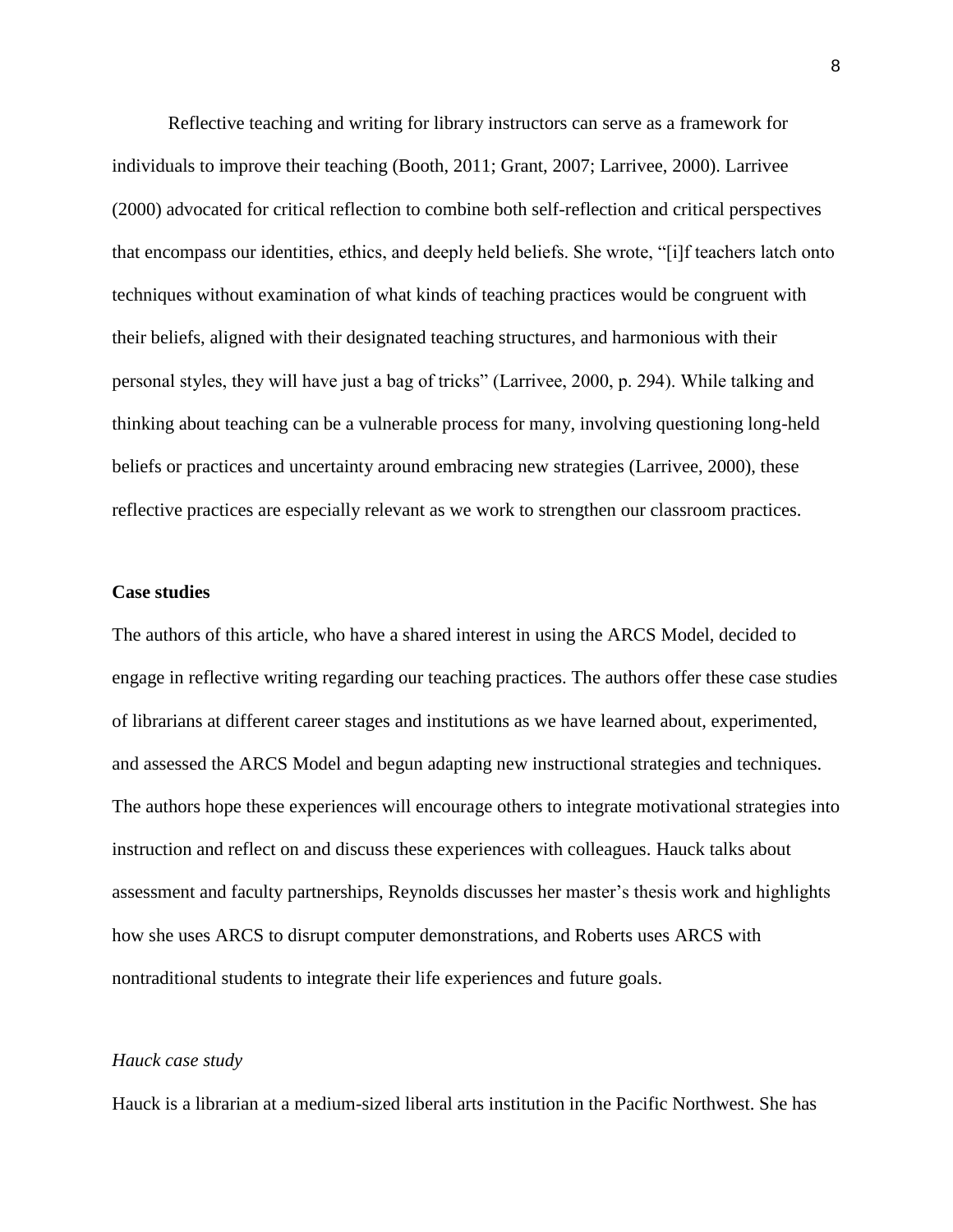been an enthusiastic collaborator with classroom faculty for a number of years and has taught numerous course-integrated library instruction sessions. Professors have come to expect that whether casually discussing their classes or formally requesting an instruction session, Hauck will extend an invitation to meet over coffee. The collaboration involves several exchanges in which goals are discussed, topics suggested and researched, adjustments made, and instruction sessions scheduled. Hauck has found that this process fosters a sense of partnership (what can we do together?), not merely a sense of service (what can I do for you?), and produces a sense of motivation in the faculty member even before students attend the instruction session.

Several years ago, Hauck felt the need to examine and re-invigorate her instruction techniques, a feeling that will come to almost every librarian at some point. At the suggestion of a former LIS faculty member, she began to investigate and then apply the ARCS Model of Motivational Design. This model resonated with Hauck because it is based on pedagogical research. Keller formulated the ARCS Model around the expectancy-value theory, which presumes that individuals are motivated to learn if there is value in the knowledge presented, and if there is an optimistic expectation of success (Keller, 2010, p. 7).

The application of Keller's Model provides scaffolding for each session by allowing the instructor to move through the model's four steps, to the ultimate goal of student satisfaction. Each of the ARCS elements of:  $A$  – attention,  $R$  – relevance,  $C$  – confidence,  $S$  – satisfaction has several instructional methods from which to choose, and this has allowed Hauck to make choices compatible with her teaching style. Surveys of students and faculty show that high levels of student motivation result from these sessions, along with excellent output from student research. For now, Hauck has found that the ARCS techniques most useful in her instruction sessions are the following: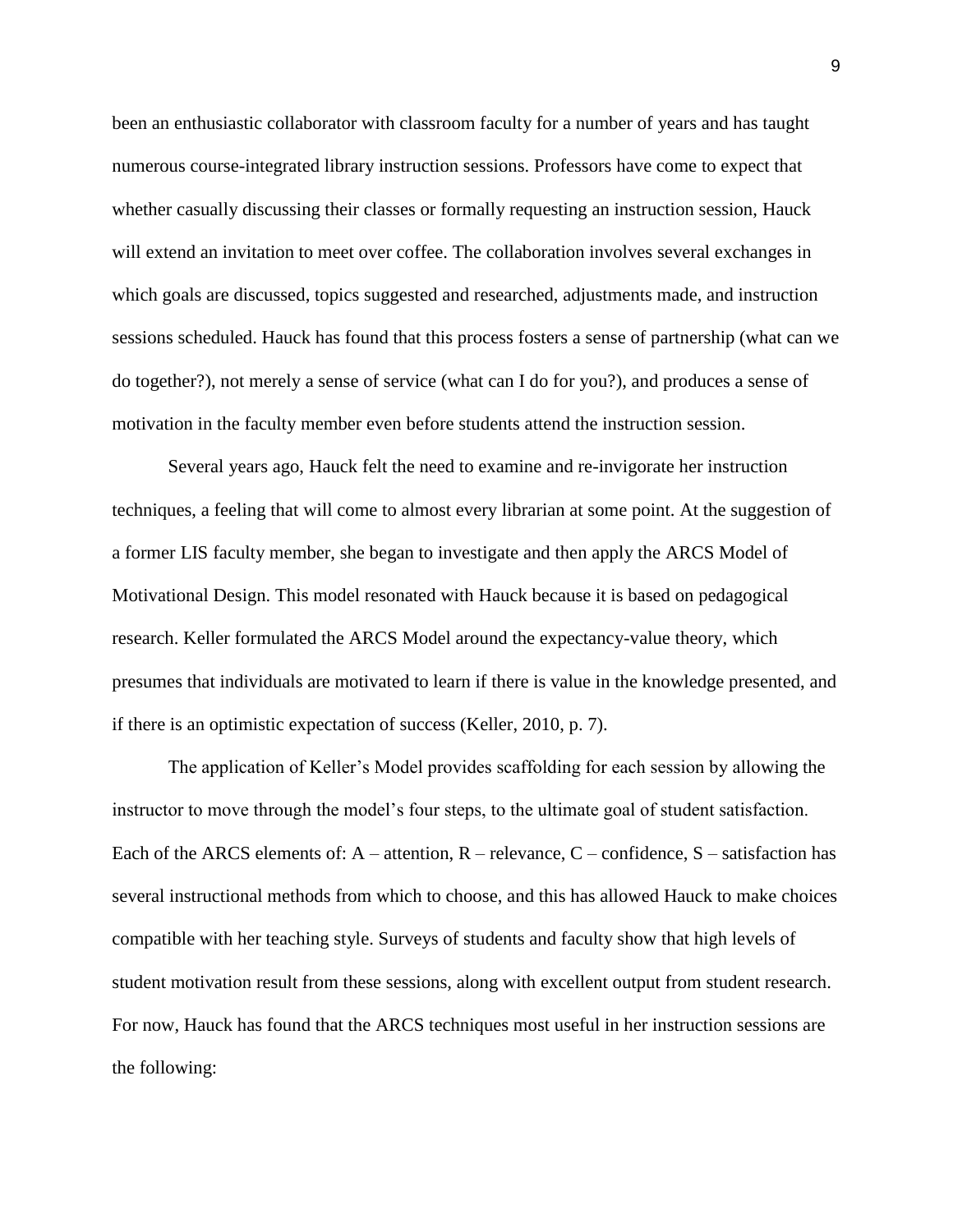· **Attention** – *Perceptual Arousal* – Hauck always starts with humor in the form of a joke, and she has memorized a long list of these for use at a moment's notice. Students feel an intrinsic sense of curiosity as they anticipate what's next.

· **Relevance** – *Goal Orientation* – After telling a joke, Hauck assures students that their professor and she have collaborated on their class assignment, and that she will now teach them about tools leading to successful research for that assignment, which connects to students' extrinsic motivation to begin their research.

· **Confidence** – *Success Opportunities* – The main part of the session is composed of Hauck's demonstration of a tool or tools, then an easy hands-on exercise done by students and librarian together, and finally a focused exercise performed individually by each student on his/her research topic. After practicing their research skills for several minutes, students are invited to report promising results to the class (extrinsic rewards), and Hauck invokes an intrinsic sense of pride by affirming their efforts.

· **Satisfaction** – *Extrinsic Rewards* – At the session's end, Hauck has each student choose the best research result and check it out (book), print it (article), or email it to him/herself (citation, link, other). Students depart from the session with a tangible extrinsic reward in the form of their findings.

### *Assessment*

Hauck has found Keller's Course Interest Survey (CIS) to be most applicable to her typically 50 minute sessions. The 34 questions on the CIS are fairly evenly linked to the four ARCS elements, and Hauck selects from the four categories to formulate short surveys that she can administer at the end of each session. Each question is answered on a five-point Likert scale ( $5 =$ Very true,  $4 =$  Mostly true,  $3 =$  Moderately true,  $2 =$  Slightly true,  $1 =$  Not true). Examples of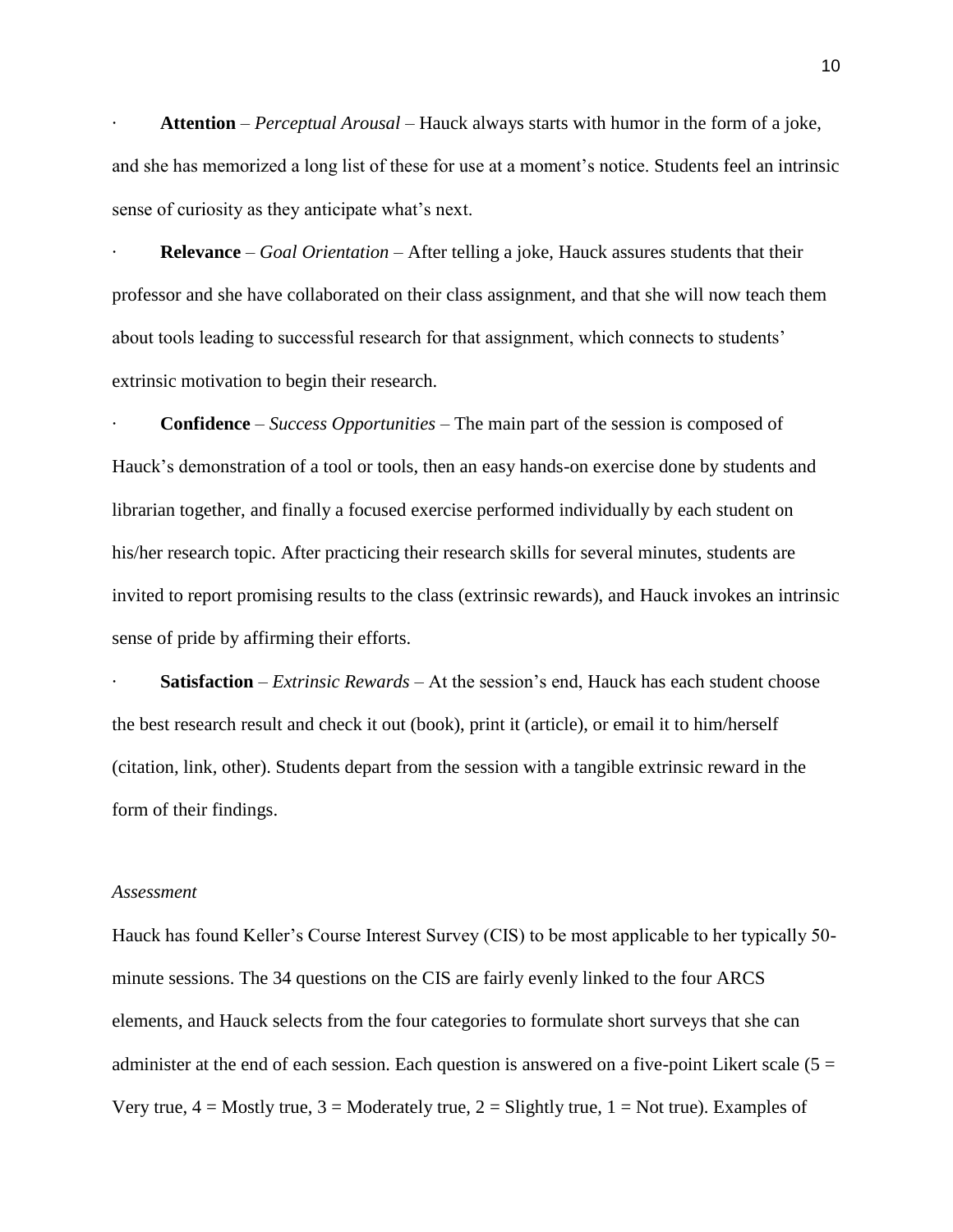CIS questions follow:

Attention – The variety of examples, exercise, and illustrations helped keep my attention during this session.

**Relevance** – The content of this session conveys the impression that the information is worth knowing.

· **Confidence** – After working on these exercises for a while, I was confident that I would be able to successfully complete them.

**Satisfaction** – It felt good to successfully complete the exercises during the session.

For one case in point, Hauck collaborated with a faculty member to provide instruction in several sections of an introductory composition course. On the CIS administered at the end of each of three instruction sessions, students were asked four questions related to attention, four to relevance, four to confidence, and four related to satisfaction. A tally of 172 survey responses showed an overwhelmingly high percentage of fives (very true) and fours (mostly true.) When graphed and separated into the ARCS components (Figure 1) the results are even more striking. Of particular note is the extremely high confidence level reported by these introductory writing students, and the extent to which they found the content relevant to their research needs.

### **Figure 1. Course interest survey results**

With practice, it becomes easy to map general qualitative comments to the ARCS Model for assessment purposes, as well. When Hauck hears a student say, "Thanks for helping me in my time of need!" she knows that the ARCS element of relevance has been achieved. A comment like, "Now I have a much better understanding of how to move around the library's

11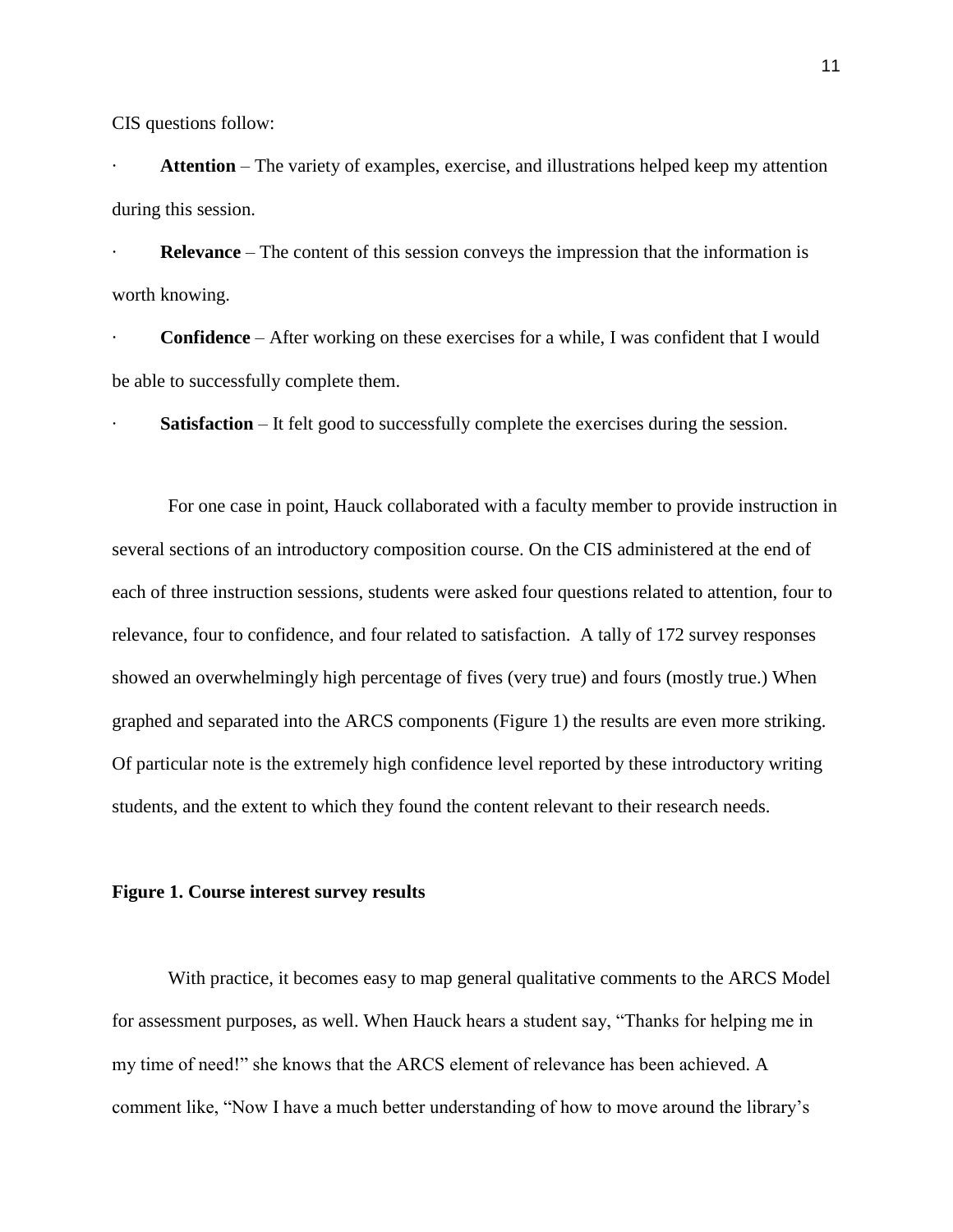resources!" points to the ARCS element of confidence, while "Thanks for helping me focus my topic and ignite a book-loving passion – I borrowed 15 books already!" clearly demonstrates satisfaction. Finally, it is always good to satisfy one's faculty collaborators, and Hauck draws inspiration to continue applying the ARCS Model when she receives comments like these from faculty:

· "One of the great benefits of incorporating this discussion and assignment into my course was the stronger final papers that resulted."

· "I thoroughly appreciated your willingness to talk to my class on how to do library research – several students came up to me excited about new searches they had conducted."

· "I was very impressed with the presentation – even I learned new information about library resources and how to access them!"

### *Collaboration with faculty*

As a result of longstanding collaborative successes, Hauck was pleased when she shared her new-found knowledge of the ARCS Model with one of her frequent faculty collaborators and found instant support. First, the professor conducted a pre-session survey to provide an audience analysis for Hauck and then allotted three sessions for library instruction. She made time for a Keller survey of the ARCS components after each session and then followed up with a postsurvey to assess the knowledge gained. Following is the professor's brief pre/post-survey of her 18 students:

- On a scale of 1-5, how confident are you with finding the following types of sources in the library on your own? (1=I have no idea how to find this; 5=I would easily be able to find this)
	- Subject encyclopedia article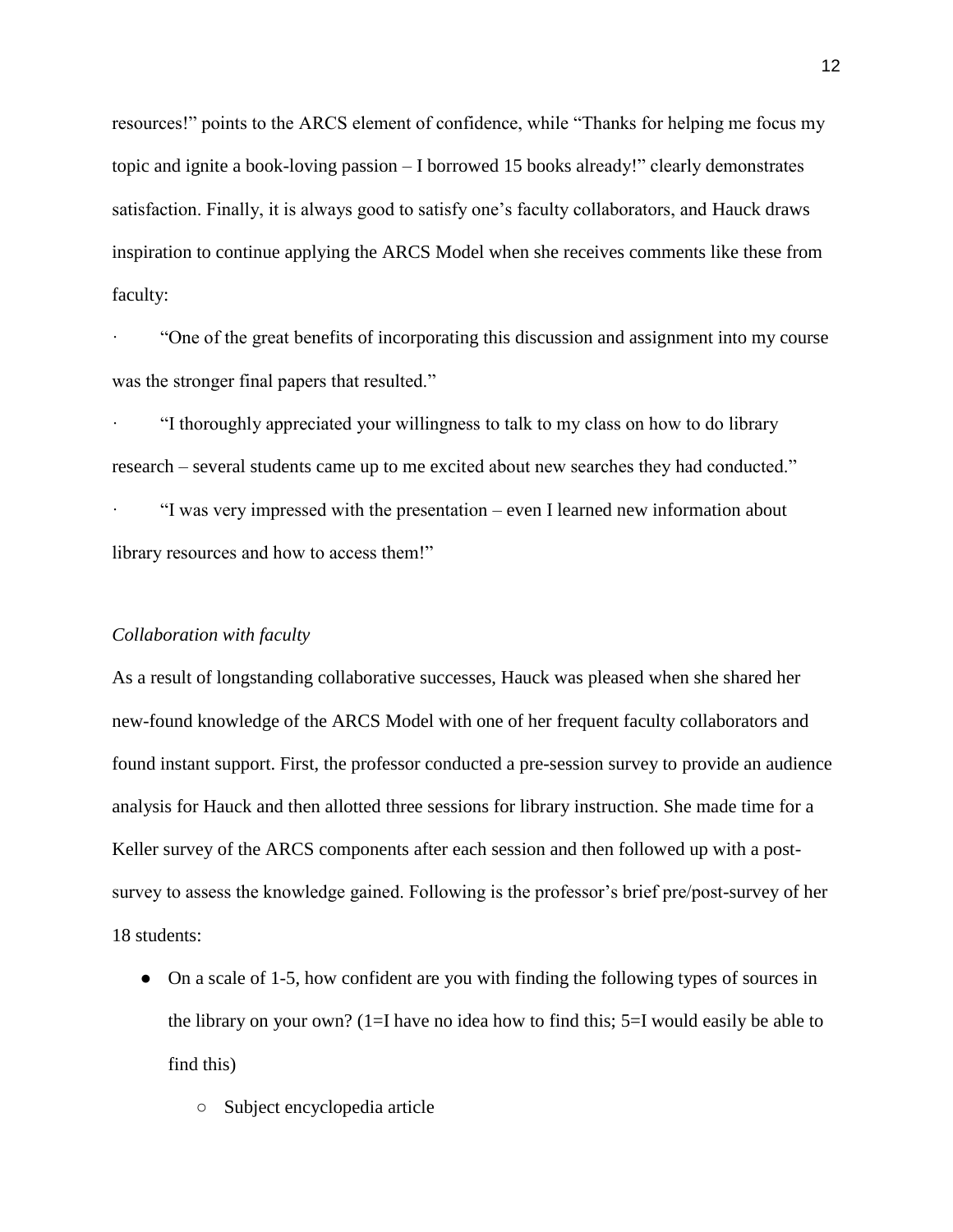- Book by a credible author
- Anthology or edited book
- Scholarly journal article using an online index
- Newspaper/magazine article using an online index
- On a scale of 1-5, how satisfied are you with your academic research skills and abilities?  $(1=I \text{ am not at all satisfied}; 5=I \text{ am very satisfied})$
- What skills do you hope to learn/have you learned in these library sessions?

After the professor analyzed the pre-post survey, Hauck was delighted to hear her say, "The fact that the majority of my students felt they could confidently replicate this process on their own makes me very happy!" and it is worth noting this professor has returned each of the following semesters for a similar partnership.

#### *Reynolds case study*

At a liberal arts institution with approximately 1,200 on-campus students, Reynolds observed wide variation in undergraduate students' engagement during one-shot library instruction sessions over several years of teaching. One-shot sessions are the primary mode of formal IL instruction at the university, which does not offer a credit bearing IL course. Instead, librarians work with faculty to embed IL instruction within course research projects. Reynolds' desire to improve student motivation through effective instructional design grew into a Master of Education thesis project. She reviewed various theories of motivation, especially those applied to library instruction settings, and discovered Keller's (1987) ARCS Model had been applied frequently (Chang and Chen, 2015; Gross et al., 2012; Hess, 2015; Jacobson and Xu, 2004;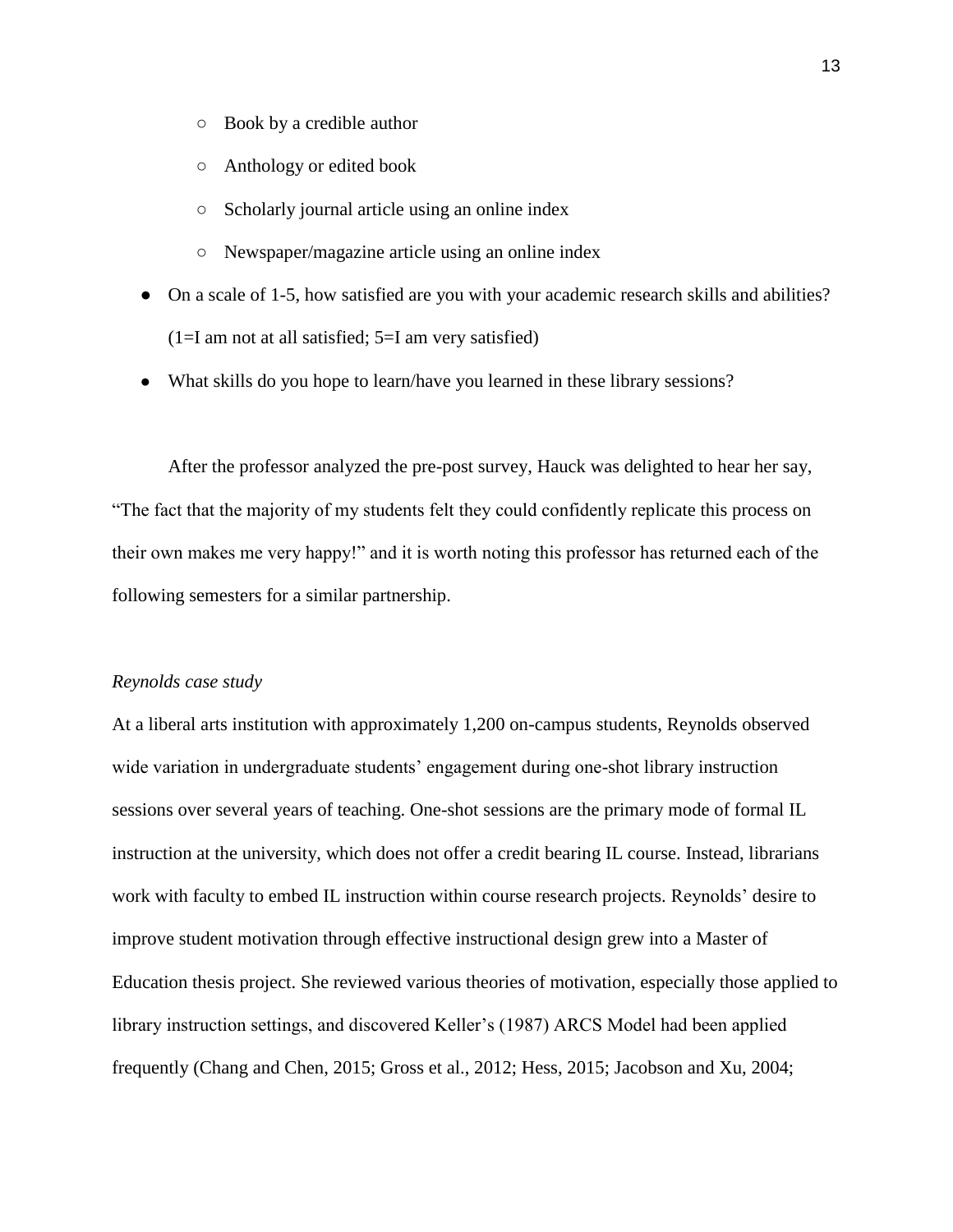# *Thesis research*

To understand whether librarians at other local colleges and universities consider motivational factors in their IL course design and use motivating instructional strategies, Reynolds conducted structured interviews with five librarians with at least ten years teaching experience in City X in the fall of 2015 (Reynolds, 2015). Interview methodology was used so the researcher could learn about librarians' instruction holistically, including their rationales and explanations for their actions and opinions. There is disagreement about ideal sample size in interview research, but five participants is considered adequate for establishing thematic redundancy (Beitin, 2012). Because Reynolds desired to use data collected from the interviews primarily to explore which instructional strategies librarians use to motivate students, a small sample size was appropriate for the purpose. Questions were designed to identify librarians' preferred instruction methods and their rationale for selecting those methods. Reynolds asked interviewees to reflect on a session when students were motivated to learn and to consider factors that might have influenced students' motivation. The full list of questions is found in online Appendix A [\(http://libguides.cu-portland.edu/ARCS\)](http://libguides.cu-portland.edu/ARCS). Similar to Small et al.'s (2004) study, Reynolds correlated strategies librarians described with the various ARCS components, listed in online Appendix B [\(http://libguides.cu-portland.edu/ARCS\)](http://libguides.cu-portland.edu/ARCS). Results may not be generalized because of the limited number of participants, and non-random convenience sampling was used to select participants. However, themes that emerged from interviews provide insights about what librarians consider to be important when planning instruction.

None of the librarians explicitly used theories of motivation to plan their instruction, but they were very aware of and selected strategies to improve student engagement, which is related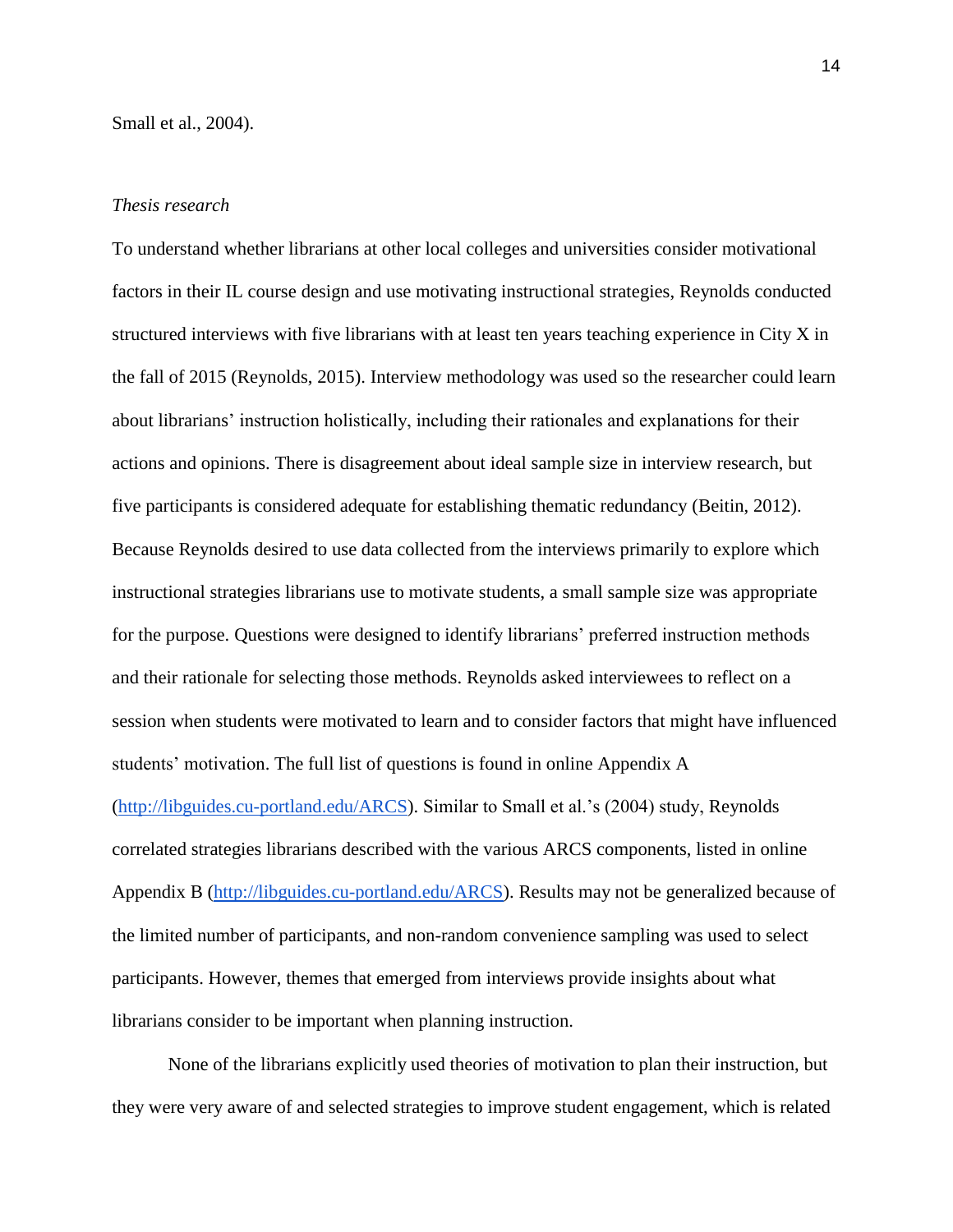to motivation. An analysis of strategies they used indicates overlap with the ARCS Model (see online Appendix B.) Librarians mentioned giving students hands-on experiences and using small group activities to keep students on task. One librarian talked about designing a game based on a popular television program to increase student interest. All librarians mentioned demonstrating a research tool using a computer, but some expressed reluctance using this technique because it is so frequently used. Small et al. (2004, p. 110) observed that many student off-task behaviors happened when librarians repeatedly searched the web and suggested that might lower student motivation.

When asked why they preferred specific instructional strategies, librarians gave a variety of responses. Three librarians talked about engaging students, piquing their interest, preventing boredom, or encouraging their participation. Two librarians talked about using techniques to help students feel comfortable, to develop rapport, or to create a safe classroom environment where students felt they could take risks. Two librarians used their preferred techniques to reinforce information, that students learn best by doing and that when learning is tied with emotions, it is more likely to "stick." Time was also a prominent theme in librarians' responses. All librarians were cognizant of the time constraints of a one-shot session. Librarians wanted students to make progress on assignments so they would leave feeling satisfied and that their time was well-spent.

When asked whether any of their preferred instruction techniques were used to motivate students, three participants responded affirmatively, and two did not believe so. The librarian who uses facilitated conversation believes it motivates students to learn because it can challenge their beliefs and complicate their thinking. Because that librarian is comfortable using that technique, the librarian can focus on connecting with individual students and building rapport. Similarly, another librarian believes questioning students, making eye contact, and asking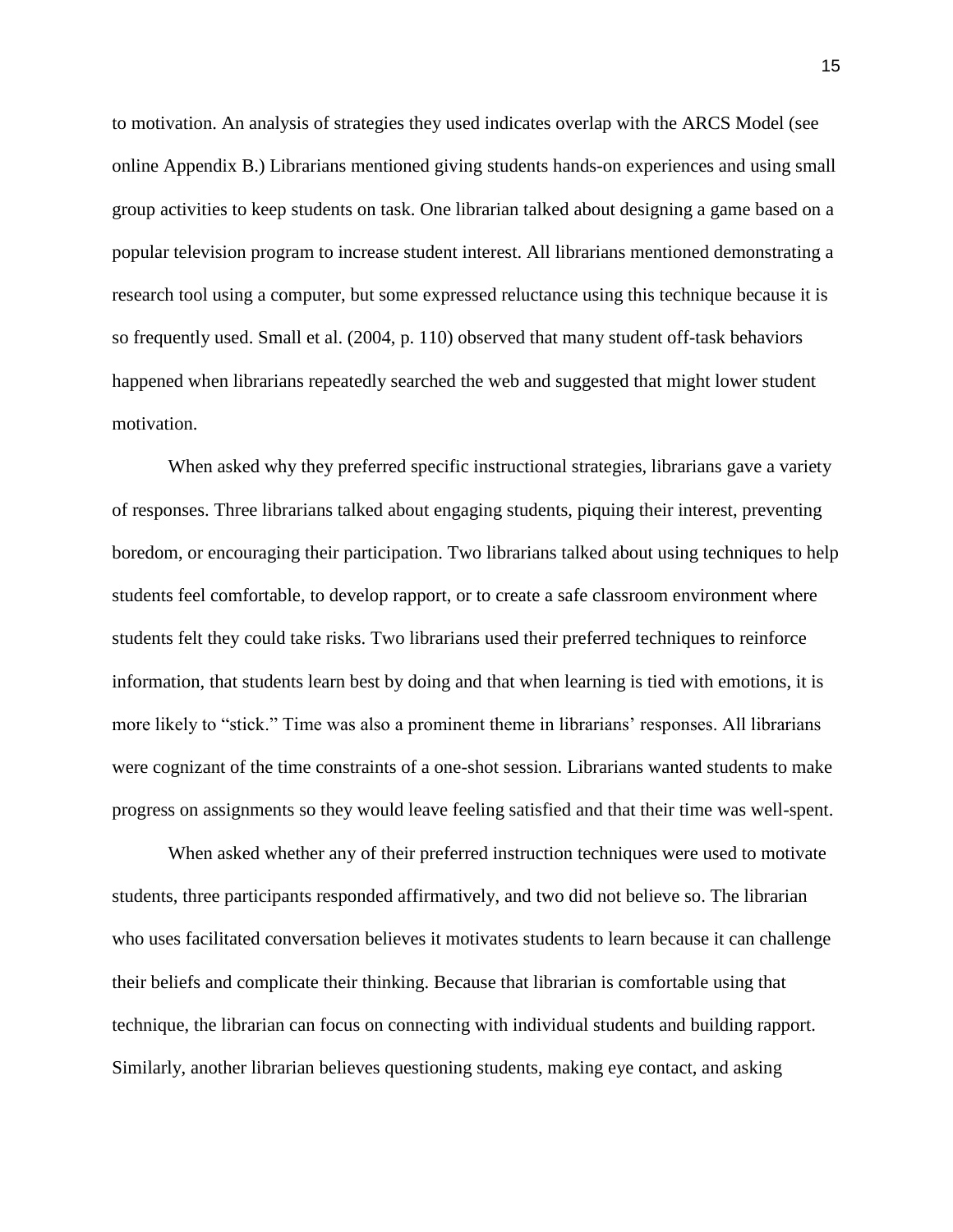students' names demonstrates a caring attitude. This librarian also believes hands-on practice is motivating and noted that some motivation may come from instruction but it is primarily faculty who motivate students. One librarian uses clickers in a specific discipline where she perceives students are less motivated. Clickers help keep those students engaged. The librarian also noted that when students recommend particular resources to other students, their interest and buy-in seems to increase.

### *Attention*

Before applying ARCS to her instruction, Reynolds had already been using attention strategies that may stimulate students' curiosity and intrinsic motivation, such as beginning a session with a brief quiz, sharing a comic or video that presents a real-world problem, or asking students open-ended questions throughout a session. Because of her experience using these techniques, she desired to focus on increasing relevance and students' confidence and satisfaction.

## *Relevance*

Of utmost importance is tying session goals with students' specific research assignments. At the beginning of class Reynolds lists and reviews session goals and includes goals that allow students to make progress on their assignment, such as developing a search strategy or finding articles (extrinsic motivators). Interviewed librarians mentioned the critical importance of linking instruction to a course assignment as well. One tip learned from a librarian she interviewed is to ask students whether there is anything they would like to add to the session. This is an easily implemented strategy to secure buy-in and build rapport with students. Another strategy an interviewee revealed, and that Reynolds has since adopted, is to present students with three choices for using their time when they have time to complete work in class. Asking students to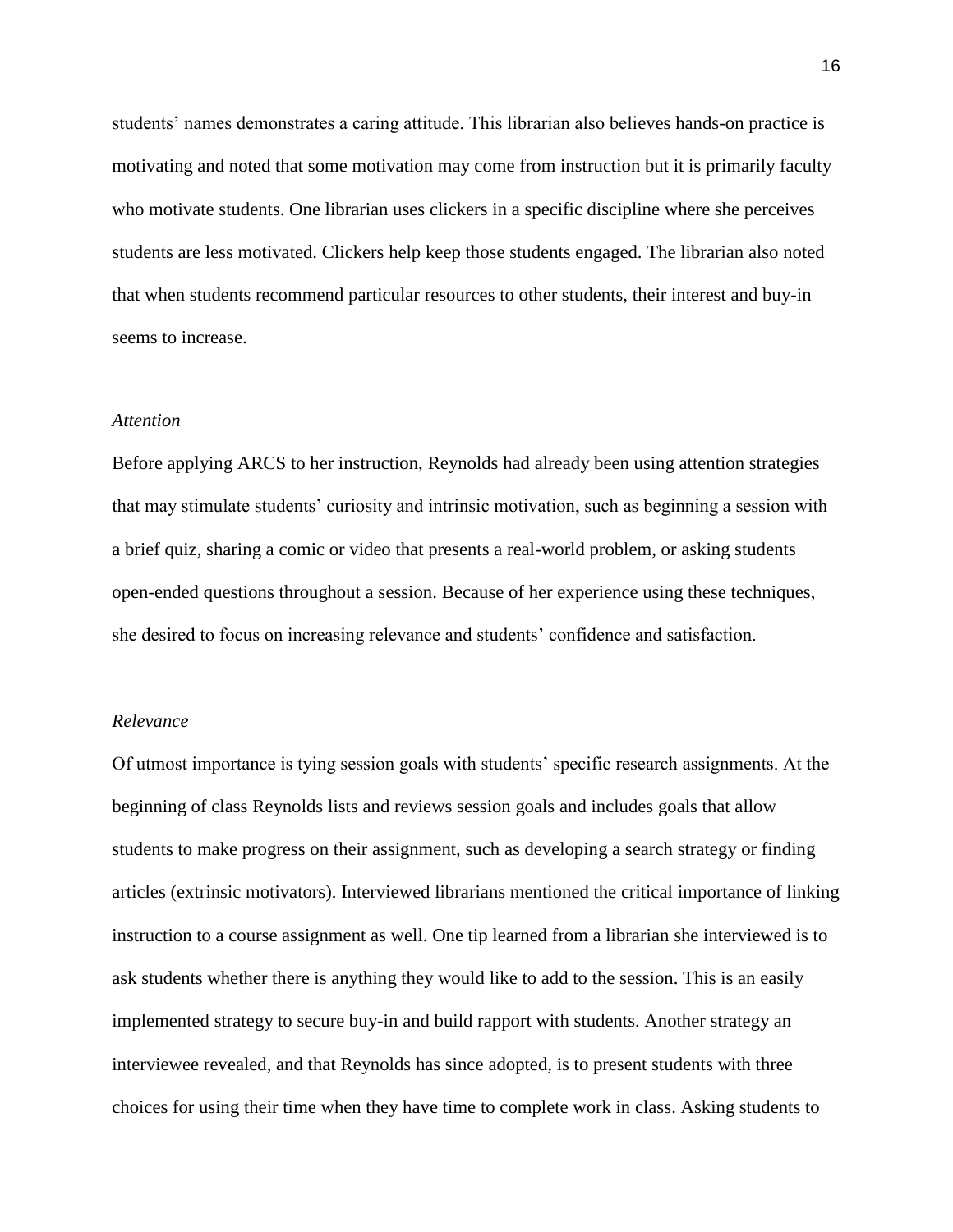identify their own learning goals and giving them choices about how they complete those goals, such as offering different search tools they can use, may increase intrinsic motivation. Reynolds has also asked students to write down a question they have about research and submit it anonymously, a method which Hanz and Lange (2013) have also used successfully to help them understand students' library knowledge, tailor a session, and to increase relevance. These strategies allow students some control over content, increasing their intrinsic motivation.

## *Confidence*

Key to helping students build confidence, grounded in their actual abilities, is an accurate understanding of their skills and knowledge upon entering a session. To overcome the problem of not knowing students' abilities before a one-shot, one interviewee used a pre-session survey that asked students to rate their confidence level using various tools and services. This allowed the librarian to tailor session content to students' needs—to make it more relevant and help students increase their comfort using those research resources. Challenge is another aspect of intrinsic motivation and confidence-building: one is more likely to initiate behavior toward a goal if it is perceived as moderately challenging (Schunk et al., 2014). One strategy to ensure students feel challenged is to provide differentiated instruction, which gives students diverse options for learning based on their personal learning styles, knowledge, and skills (Lucey, 2015).

## *Satisfaction*

Like Hauck, Reynolds builds satisfaction by ensuring students leave the classroom with sources for their assignment or some other concrete evidence they have progressed (extrinsic rewards). This can be as simple as having students bookmark search tools they can use later. Allowing students adequate time to work independently is important; overloading content into a session at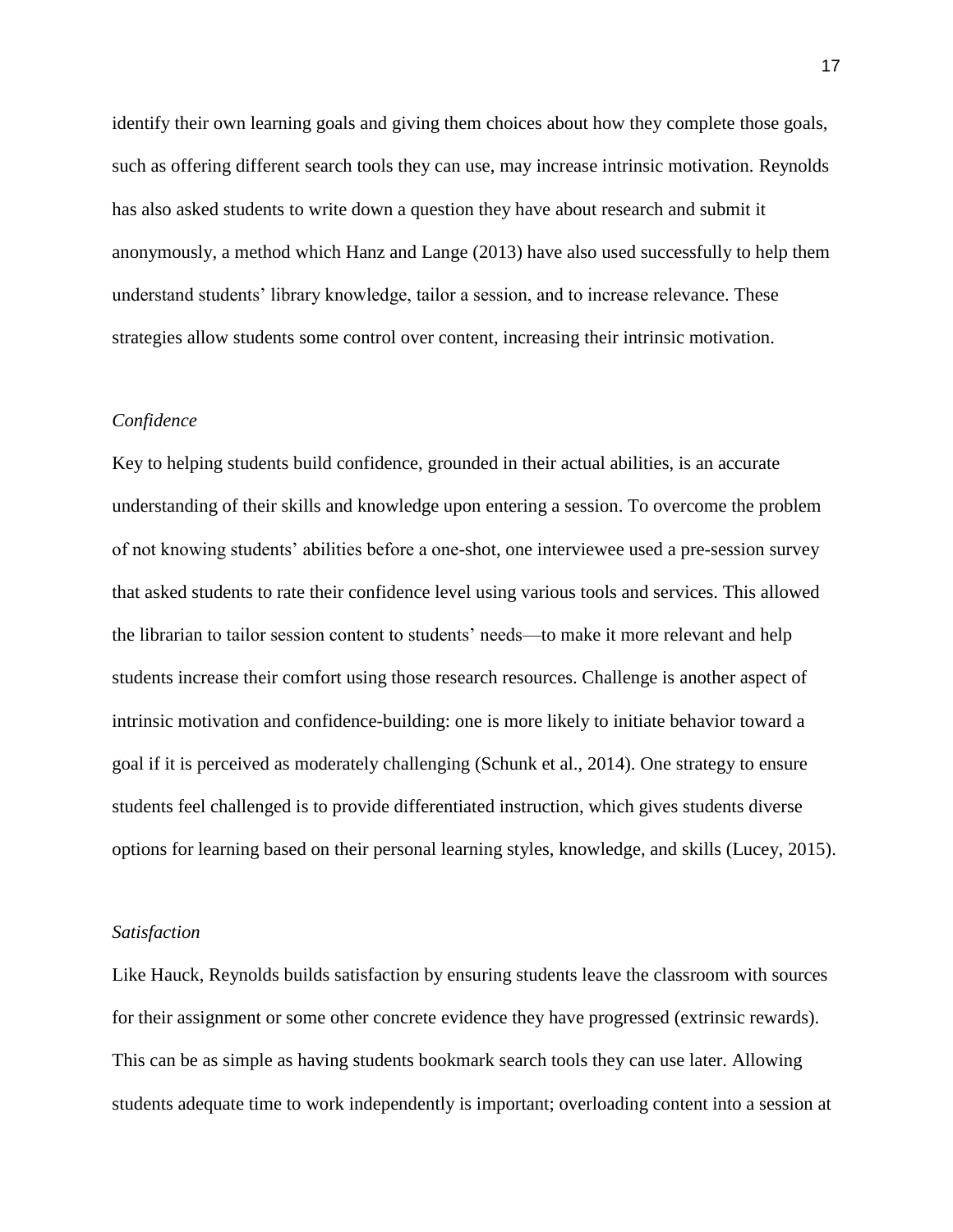the expense of work time may lessen satisfaction. Instructors can support students' intrinsic enjoyment of a learning experience by providing positive reinforcement and feedback. Reynolds has learned to praise students for their efforts and make specific comments on students' work rather than an off-hand, "That's great!" Reynolds also discovered that giving students time at the end of a session to reflect on learning is not only helpful for reviewing concepts but can instill positive feelings. Giving students opportunities to provide feedback on sessions makes them feel valued and gives them a sense of control (intrinsic reinforcement). Reynolds often asks, either formally through an online survey or informally by talking with students, what they liked about the session or thought was most helpful to them. Another way to build students' satisfaction is to give them opportunities to share their accomplishments in class with others. Reynolds teaches a session with biology students where students share their learning in a poster/presentation, and student comments about this format have been positive. A future goal is to provide students with specific measureable criteria by which they can evaluate their learning at the end of a session (intrinsic reinforcement and equity).

## *A session incorporating ARCS strategies*

Classes' motivation levels differ based on individual students' characteristics, social dynamics, and relationships with the professor. Thus, the diagnostic piece of Keller's ARCS Model was appealing to Reynolds. Knowing the audience characteristics, such as preferred learning styles and attitudes toward research, is important to plan effective motivational strategies (Keller, 1987). This information might be gathered from students by working with faculty to administer a pre-session survey. In combination with the session goals, Reynolds considers each of the ARCS components when selecting instructional strategies and aims for a balance among the different components.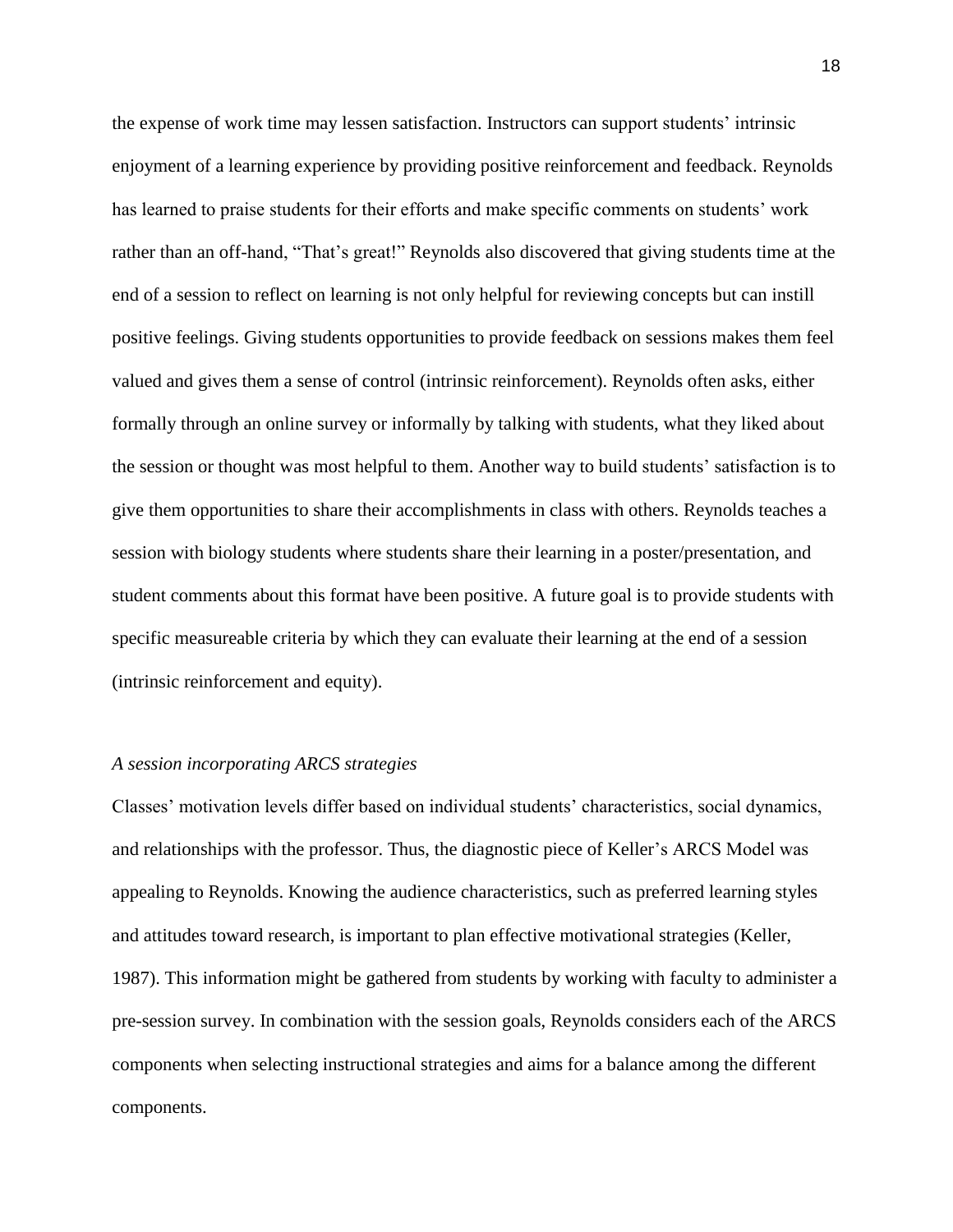To give students autonomy, help them build confidence, and avoid librarian-centered demonstrations using a computer, Reynolds devised activities for junior nursing students. Students were asked to work in pairs to meet their needs for social interaction, to increase relevance related to learning styles, and to lessen potential fear of embarrassment in front of peers. Reynolds asked students to write two questions that could be answered using information found on a research guide (attention, curiosity, intrinsic motivation). Instead of demonstrating the use of CINAHL and PubMed, Reynolds asked half of the class to examine one database and the other half examined the other database. Students determined the primary users, content, and whether the resource was subscription (confidence, success opportunities). To tie in with students' career goals, Reynolds asked which database would be freely available after college (relevance, goal orientation). She asked students to find whether "high blood pressure" is a subject term used in each database and discover possible alternative terms (confidence, success opportunities). This led to a brief discussion about subjects versus keywords (attention, curiosity, intrinsic motivation). After each activity, students were asked to share their findings with the class (satisfaction, extrinsic rewards). As students shared, Reynolds provided feedback about their findings and complimented their research efforts (intrinsic reinforcement). As a way to increase satisfaction (extrinsic rewards), at the end of class Reynolds used an online survey and asked students to respond to, "What behaviors will you adopt (beginning today!) to ensure you incorporate evidence based practices?" The high response rate (97%) and action-oriented responses suggest students felt they learned something valuable they will be able to apply. Students participated, shared their discoveries freely during class discussions, and asked each other and the librarian questions.

### *Roberts case study*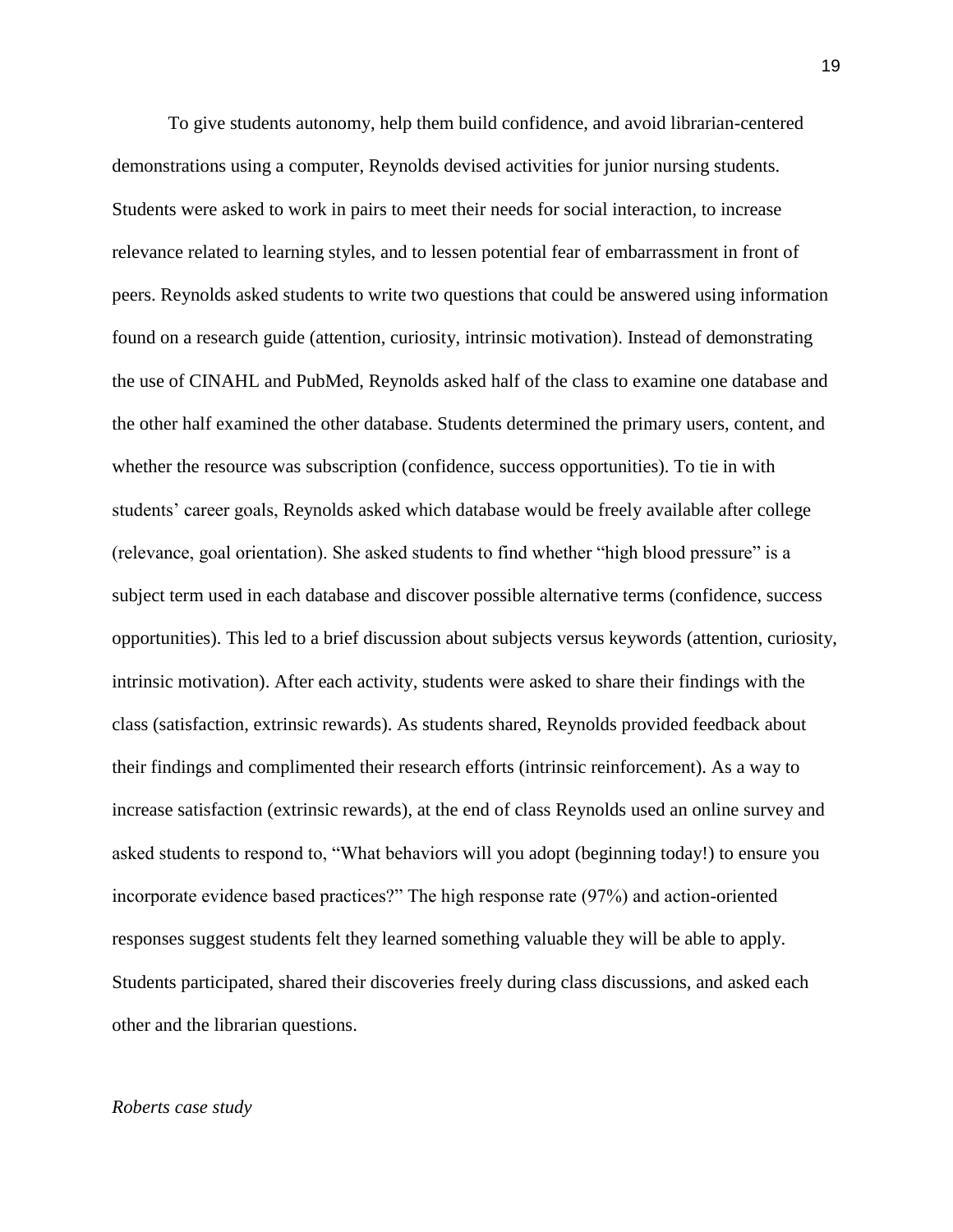Roberts discovered ARCS through literature searching when teaching one-shot IL sessions at a large urban community college as an MLIS graduate student. Choy defined nontraditional students as those who delay enrolling in higher education for a year or more after high school, are part-time students, work 35 hours or more each week, are financially independent of parents, have dependents, are single parents, or completed high school with a GED or other alternative to a high school diploma (2002, p. 2-3). Given this definition, it could be argued that the majority of students now enrolled in higher education meet one or more of these criteria, regardless of age, and students at the institution where Roberts was teaching met many of these criteria. She knew that coursework was only one component of lives that often included full-time jobs and family responsibilities. Some students seemed to have a clear purpose for pursuing their degrees. Other students seemed tired and harder to engage during library instruction.

Roberts wondered what she could do to encourage students to participate in research sessions. She realized the demonstrations and lectures she had started with were perhaps not the most appropriate way to engage students, who come with their own life experiences and prior knowledge. Even in the short time frame of a one-shot, Roberts was interested in trying to draw on students' life experiences and interests to help motivate them during library instruction.

Roberts came across Keller's ARCS Model through searches on intrinsic motivation, and felt Keller's work offered practical solutions for IL teaching. She particularly liked that ARCS provides a way of conceptualizing the necessary components for nontraditional students to be connected to the material and learning experience. In the five years since, she has experimented with ARCS in different ways at a suburban community college and a large research university.

# *Attention and relevance*

For attention and relevance at the beginning of a session, using storytelling can help orient the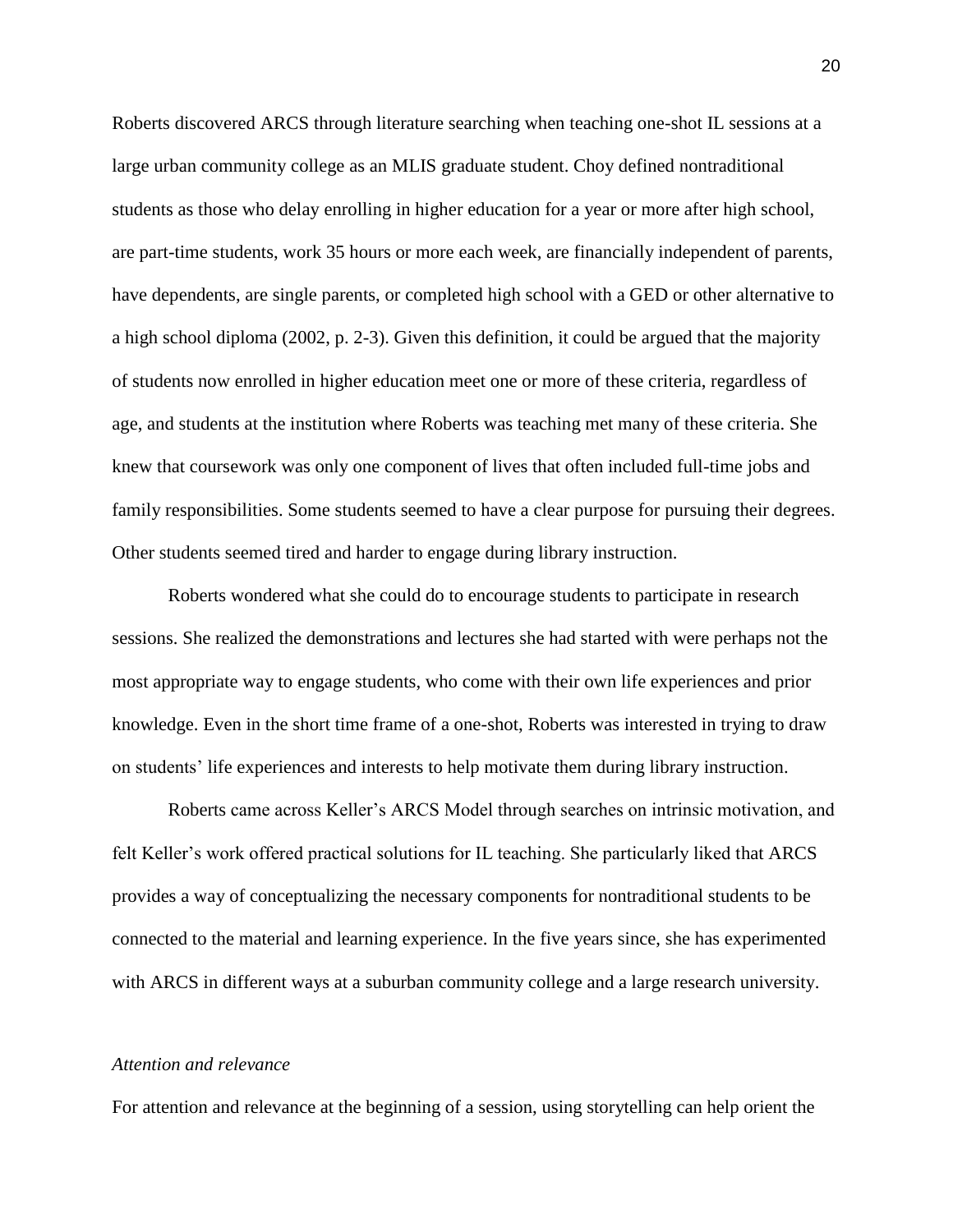class and engage students in the day's topic from the start. After hearing a presentation on storytelling by John Watts and Joshua Vossler at the LOEX 2015 conference, Roberts developed four stories. She chooses one of the four to use at the beginning of one-shot classes based on the goals and subject matter of the class. As the LOEX presentation advised, Roberts practiced fleshing out the stories' sensory details, dramatic moments, and the pacing. She makes clear each story's connection to the IL skills the class covers that day and shows how these skills could be transferred to life outside of class. While Roberts does not use the stories for every class, she finds that when stories are used they set the tone for the rest of the session. As a transition and opening, she finds stories to be very effective in readying the group for hands-on activities and pulling students away from their cell phones or other distractions. Especially when librarians are classroom guests, stories can help build a common connection with students, opening the door to greater participation and engagement.

## *Confidence*

Keller (2010, p. 162) noted immediate corrective feedback is key to building student confidence. Like many library instructors, Roberts takes time to walk around the room, making sure to visit each student, understand their topic and the strategies they are using to find information, and make suggestions. She has learned not to ask "Do you have any questions?," which often yields silence, but instead to ask, "What is your topic? What have you tried so far? What would you like to see instead of the results you're getting now? What strategies could you try to change the results?" This approach can contribute to student satisfaction, as students find that their successes are coming from their own efforts to troubleshoot (Keller, 2010, p. 176). If a class is large, Roberts might ask students to work together in groups. In this way, she can still speak to each group, ask questions, and make recommendations.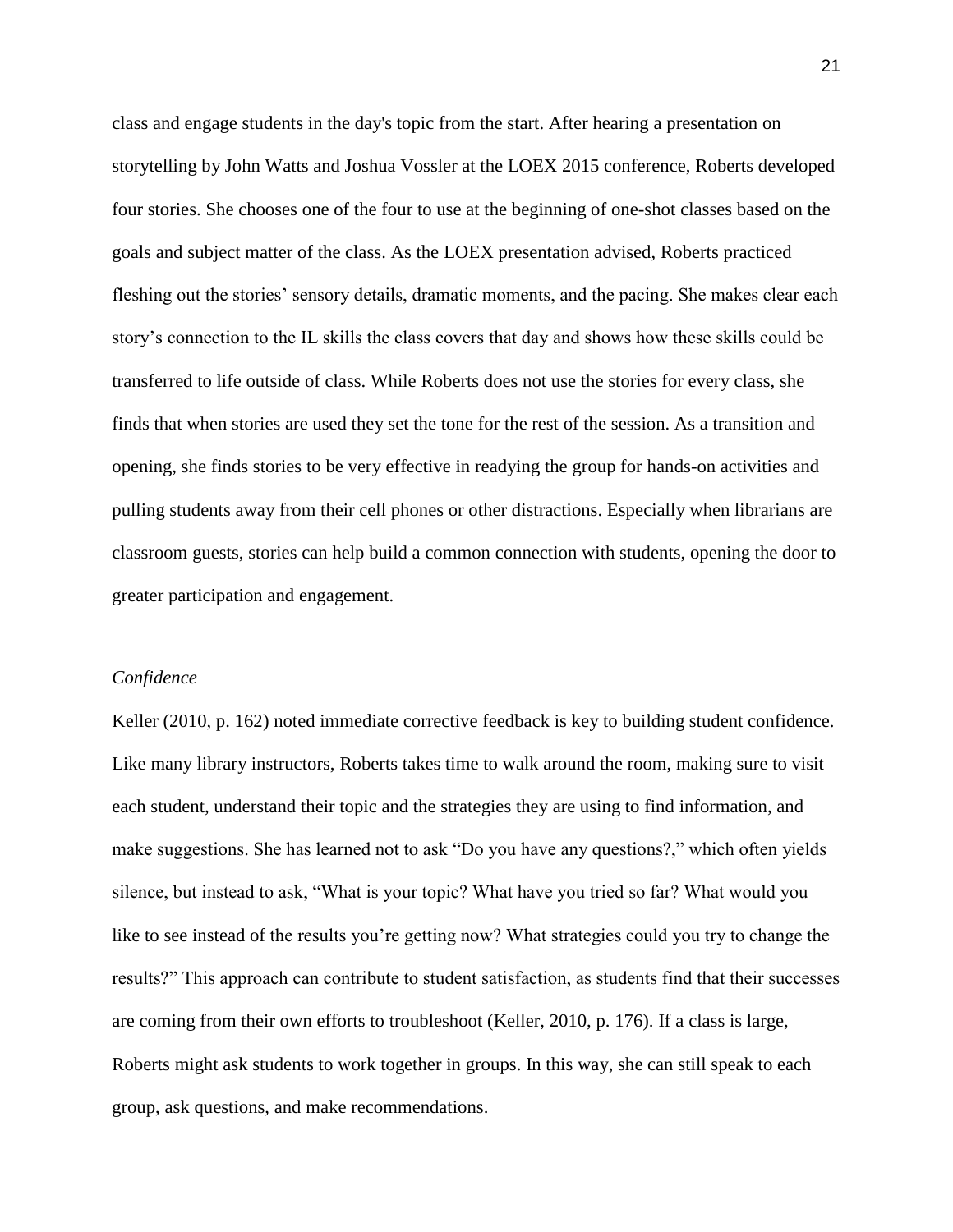Since much of Roberts' teaching has been with nontraditional students, she also recognizes the importance of giving learners choices about how they work as a key component of confidence (Keller, 2010, p. 162). She tries to build in options for students to work alone or together. For group work Roberts sometimes suggests that groups leave the classroom and find space to work elsewhere in the building. Often she will suggest several possible options for completing an activity, and leave the choice to students to select how they work best.

### *Satisfaction*

To increase relevance and build satisfaction in the learning experience, Roberts invites students to share their own experiences in every session, whether they share a research experience they have had in a previous class, or a personal experience that relates to or contradicts the information found during the session. Recognizing that students are the experts of their own lives and valuing that expertise has been an effective way of building rapport in sessions and has opened the door to interesting conversations on authority, dissemination of information, and the economics of information.

To increase students' satisfaction in the learning experience, Roberts often includes a question at the end of a session to the effect of, "Which of these strategies will you take home and use in other areas of your life?" Sometimes Roberts poses this question for open discussion, or captures it in a minute paper, or as part of a more formal end-of-session assessment. The goal of asking this or similar questions is to encourage students to reflect on the learning experience they've just completed and to connect it both to what they are learning in their course and also to their work and personal lives outside of the class. Through this self-reflective element, students are more likely to transfer their learning to other contexts and find support for greater metacognitive awareness (Billing, 2007, p. 488; Perkins and Salomon, 1988, p. 23).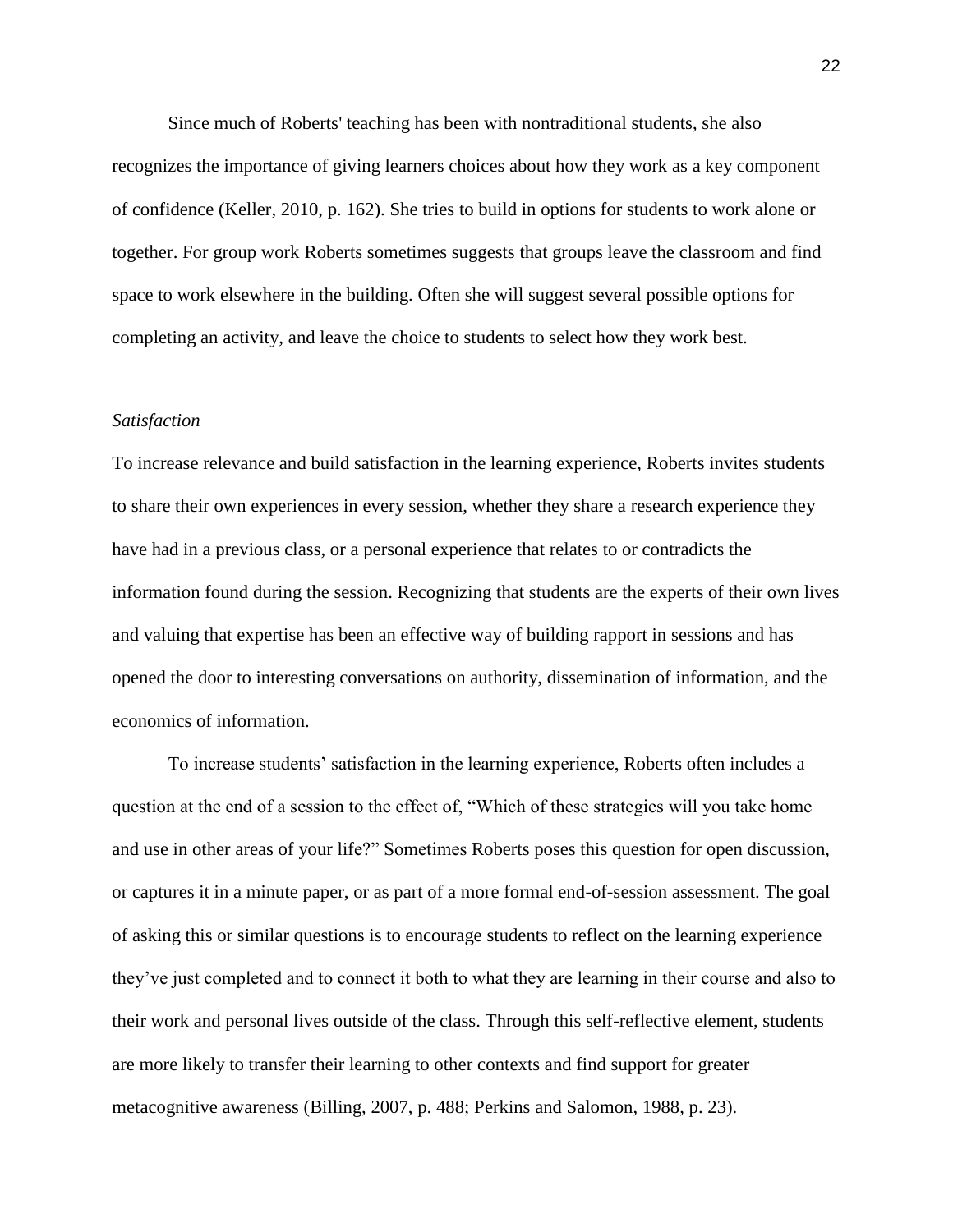Using the ARCS framework has given Roberts a strategic sense of *why* she chooses to use motivational techniques, keeping her grounded in the overall goals of instruction and being mindful of how these techniques contribute to a student's engagement and motivation. She also appreciates that there is much to explore with the ARCS Model. While Keller presents a comprehensive model for planning, conducting, and evaluating motivational design from start to finish, there are components from the motivational design system that may be used separately to address specific motivational concerns. This author finds it's possible to derive value from experimenting with the individual components of the model in addition to using the full motivational design toolkit. For those beginning to integrate the model into their teaching, experimenting with certain elements of the model is a way to gradually introduce it into practice.

### **Discussion**

The case studies of librarians Hauck, Reynolds, and Roberts show remarkable overlap, given the authors live in different states and only recently met. This is a nod to Keller's ARCS Model of Motivational Design and its broad applicability to varied instructional settings. Yet the case studies also show points of contrast, which can be attributed to the model's customizable nature. Each librarian learned about and experimented with the model in different ways, through interviewing other librarians to glean points of application, piloting the model with a trusted faculty colleague, and focusing on the motivational needs of a specific student group.

Table 2 aligns the four ARCS categories with selected sub-categories, matching them to instructional strategies the authors have used and described in the case studies. Selecting among these strategies may be helpful to librarians seeking to incorporate the ARCS Model into their teaching.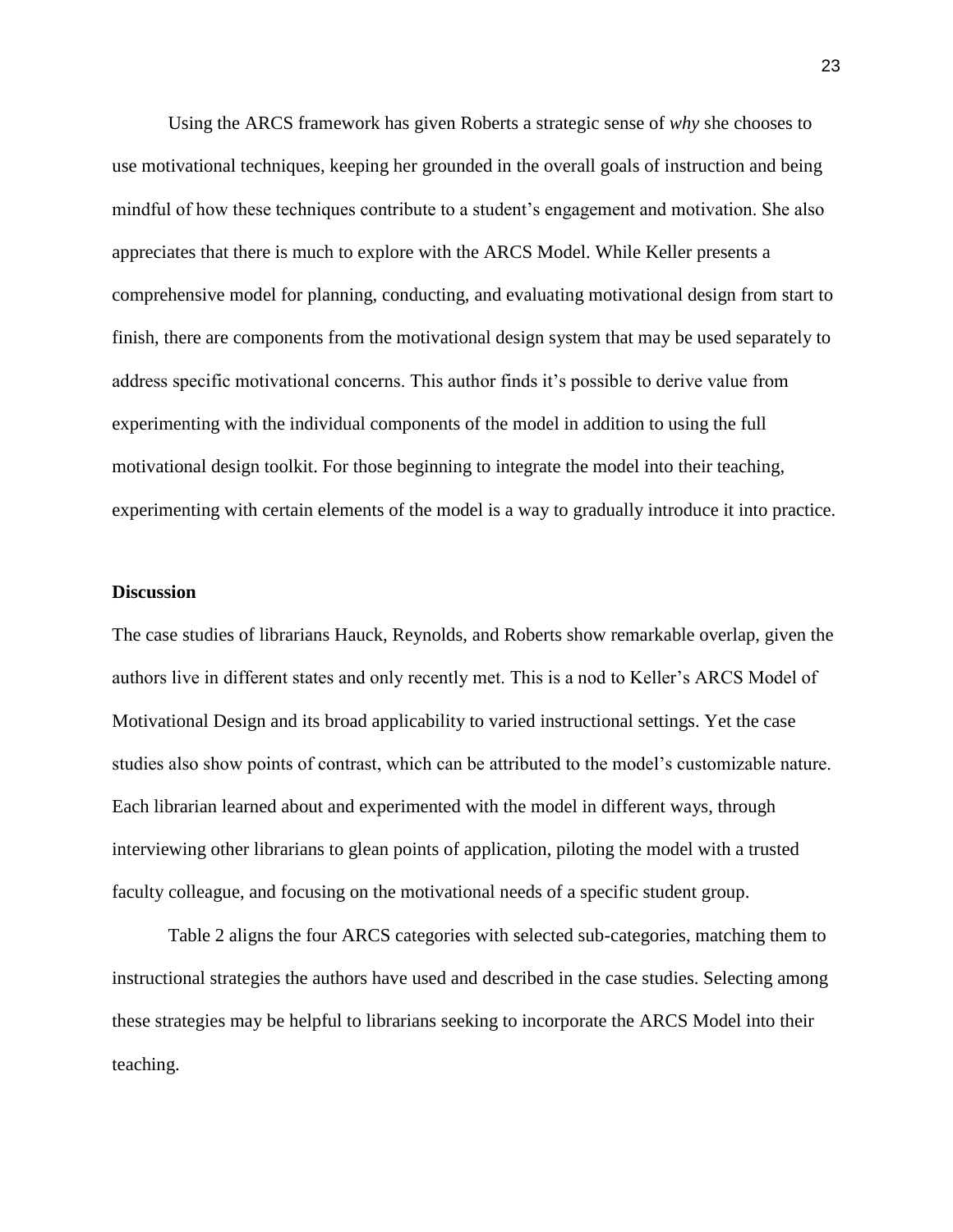### **Table 2. ARCS instructional strategies**

#### *Limitations*

Roberts has learned to be careful not to overuse motivational strategies. As Keller cautions, students can become disengaged if strategies are overused or if they are already highly motivated when they come into the class (2010, p. 62). For one-shots, it can be difficult to gauge students' motivation levels when they enter. By standing near the door and greeting students as they arrive, Roberts tries to get a sense of how likely they are to participate and what their interestlevels might be. Reynolds typically asks faculty whether students seem generally motivated to learn and about social dynamics within a class. Faculty perceptions are subjective, but their insights have proven to be a helpful part of Reynolds' planning.

The confidence component can also be problematic to plan for because students may believe, due to their facility using search engines to find information, that their research abilities are stronger than in actuality. Gustavson and Nall (2011) noted that students who had individual instruction with a librarian (e.g. a reference interaction) in a K-12 or college setting tended to be overconfident in library research abilities. How can librarians employ confidence strategies in a way that corrects overconfidence? Reynolds frequently begins a session with a short quiz on concepts that will be addressed during class to help students recognize gaps in their knowledge and gain attention. Based on this information, a librarian can tailor instruction in the moment and over time develop activities with an appropriate level of challenge.

Often, Roberts reviews Keller's Motivational Delivery Checklist when planning a session to think about which strategies she wants to use and when during the class she wants to employ them. She appreciates that the checklist has a wide variety of strategies grouped for the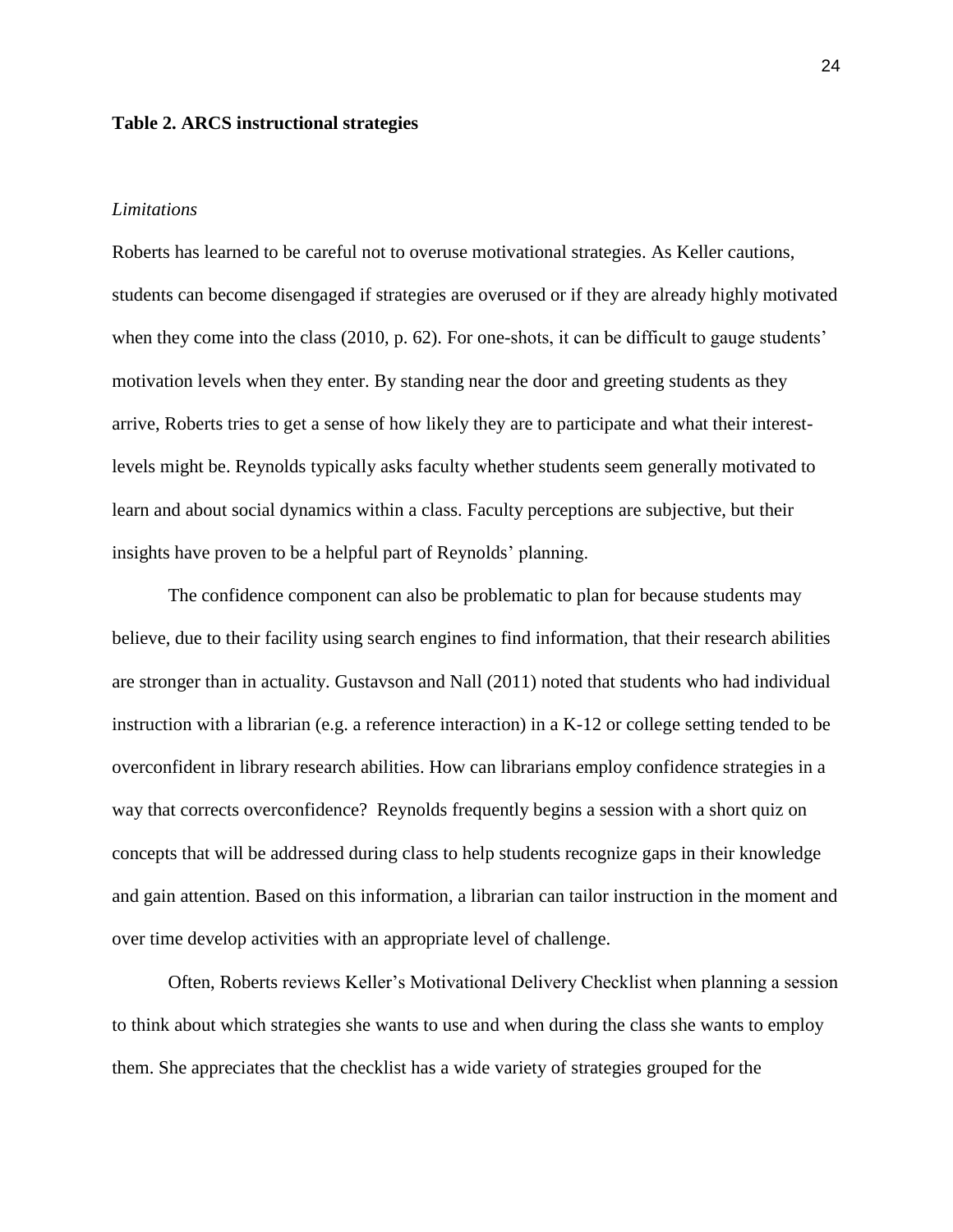beginning, middle, and end of a class. She can select and experiment with strategies that feel most authentic for her as an instructor. Roberts takes notes after each session in a teaching journal to chronicle what worked and what didn't over time. Hauck and Roberts have used Keller's (2010) surveys, and Reynolds and Roberts posed reflective questions to gauge effectiveness.

#### *Best practices*

Based on their experiences, the authors have derived the following set of best practices for integrating the ARCS Model into instruction:

1. Try to get to know the motivational characteristics of your audience.

Roberts and Reynolds mentioned the need to analyze one's audience, to determine the motivational characteristics of students in a given class. Roberts discussed her work with nontraditional students, noting the wide range of motivational states from clear purpose to fatigue. Reynolds polled faculty ahead of time to gauge social dynamics and levels of motivation and resorted to Keller's principle of treating similar audiences in similar fashion, when needed.

2. Start slowly, trying one or two new strategies at a time, rather than taking a whole new approach. This makes it easier to avoid overusing strategies.

3. Feel free to customize, since each ARCS element offers several different application strategies; integrate elements you feel resonate best or are most comfortable with initially. While Hauck is comfortable telling jokes, many people are not; some may prefer to use Reynolds' attention-getting technique by showing a cartoon. If controlling large group activities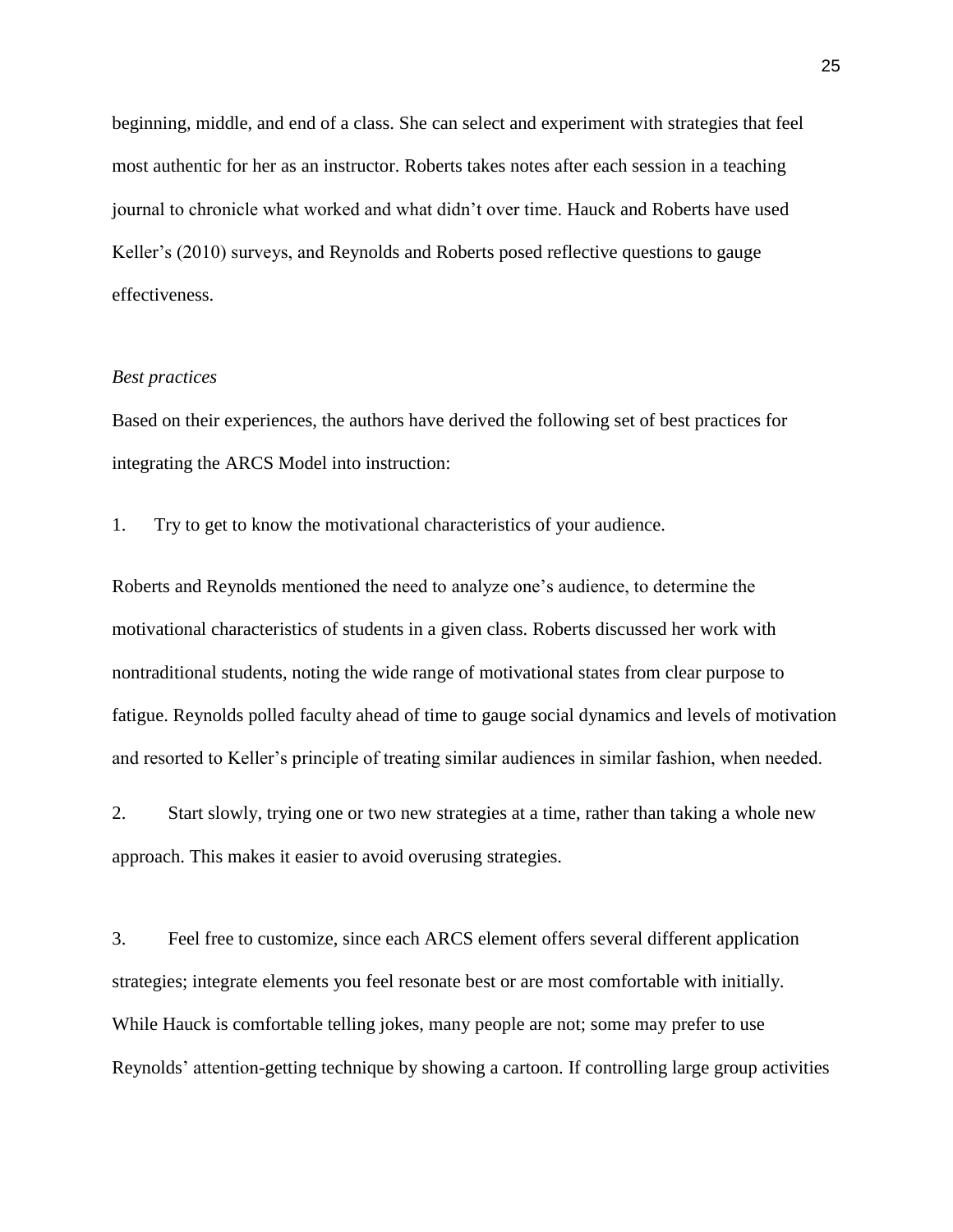is an issue, use small-group interactions.

4. Develop and implement a way to gather feedback from students on changes made.

### **Conclusion**

Engaging college students in information literacy sessions is important to help them develop research skills to meet their own needs and employers' expectations. Head (2012) noted graduates must use a variety of research skills to be successful solving problems at work, and that relying on their online search skills is insufficient. Today's college students often juggle multiple responsibilities, such as jobs and families, and may believe they are proficient at research because they are accustomed to using search engines to find quick answers to information problems. Previous research has shown that students value learning research skills (Gibbons, 2007; Messineo and DeOllos, 2005; Serotkin, 2005, as cited in Becker, 2012, p. 487); however, the authors' classroom experiences indicate there is wide variation in student engagement in library instruction. It is clear students who are motivated engage in learning by showing interest, making effort, and persisting when they encounter challenges (Schunk et al., 2014). Attitudes translate into actions, and students with motivation to learn IL skills will probably be more successful doing so and are more likely to retain information beyond a class session.

For instruction librarians who wish to add motivational elements to their teaching, Keller's (2010) ARCS Model is valuable. The authors have found their own ways of incorporating ARCS in their teaching and have observed positive impacts on student engagement. The authors encourage instruction librarians to experiment with the model, and the strategies listed in Table 2 and online Appendix B are offered as a starting point. The model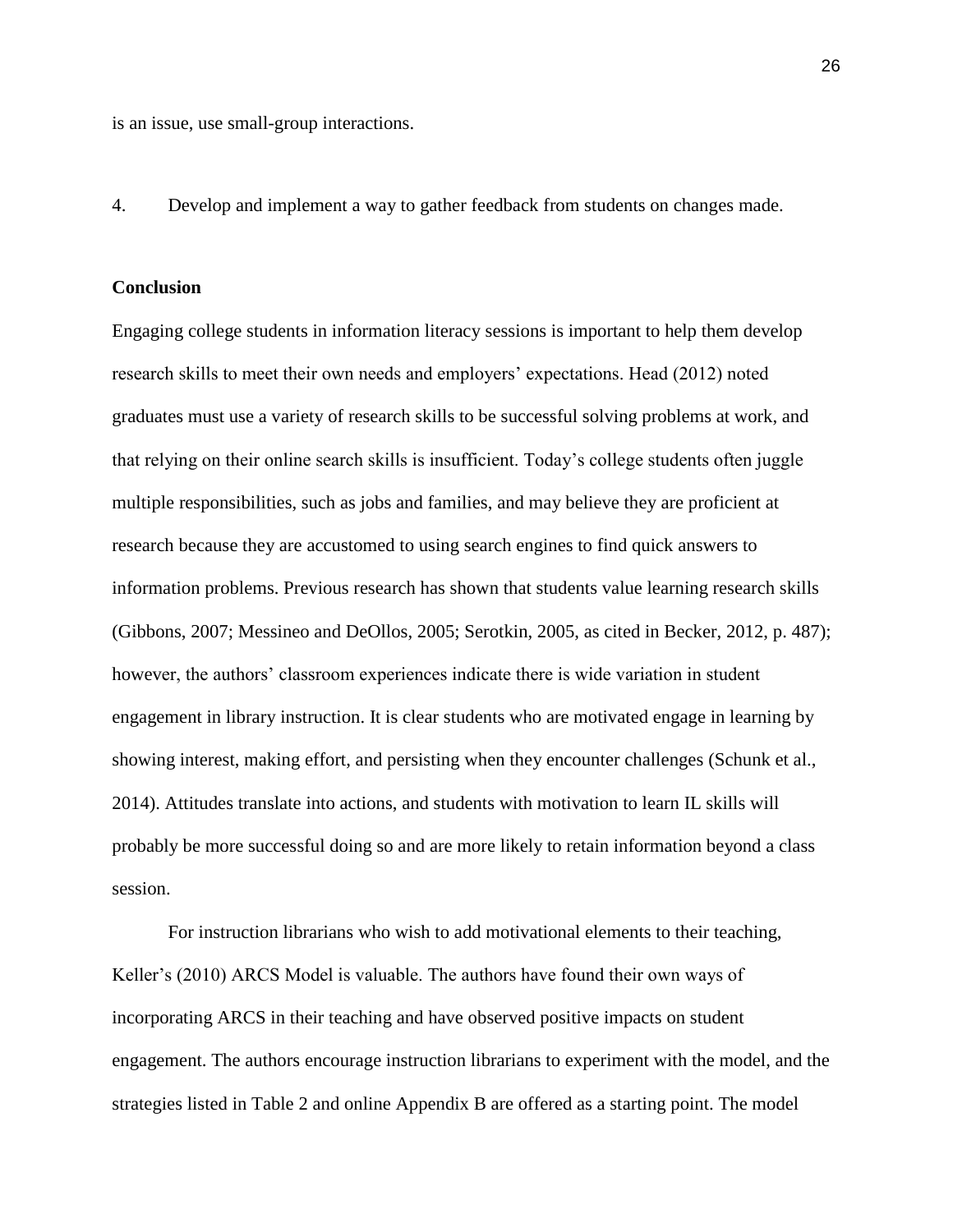allows librarians to customize their instruction to meet the unique needs of particular groups of students.

Research in other disciplines and in online settings has demonstrated ARCS-designed instruction is motivational. Additional research is needed to provide stronger evidence that ARCS is effective in face-to-face library instruction settings. Studies that use an experimental design, where student on- and off-task behaviors are observed in classes designed using ARCS strategies and compared with non-ARCS designed classes, would provide more robust evidence. Small et al*.*'s (2004) study, which examined student behaviors during instruction, provides a guide for how to conduct such a project. Also, more research is needed to understand whether using ARCS in IL sessions translates into improved student learning and better performance on research assignments. Thus, there are several areas librarians might investigate to improve the profession's understanding of students' motivation in developing their information literacy.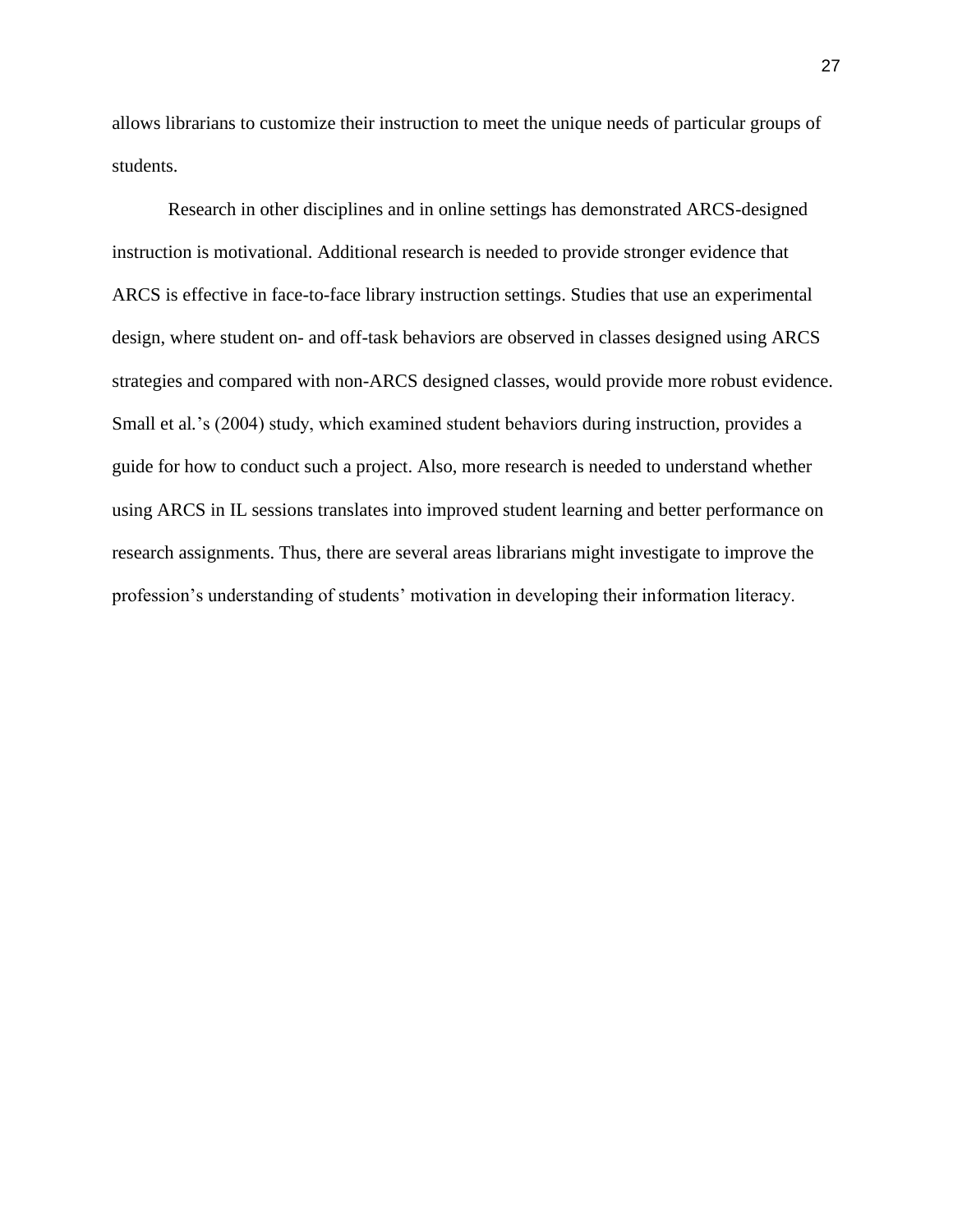### **References**

- Beitin, B. (2012), "Interview and sampling: How many and whom" in Gubrium G.F., Holstein, J.A., Marvasti, A.B., and McKinney, A.B. (Eds.), *The SAGE Handbook of Interview Research: The Complexity of the Craft* [online], SAGE Publications, Inc., Thousand Oaks, CA, pp. 243-254.
- Billing, D. (2007), "Teaching for transfer of core/key skills in higher education: cognitive skills", *Higher Education*, Vol. 53, pp. 483–516.
- Booth, C. (2011), *Reflective Teaching, Effective Learning: Instructional Literacy for Library Educators*, American Library Association, Chicago, IL.
- Cahoy, E.S. and Schroeder, R. (2012), "Embedding affective learning outcomes in library instruction", *Communications in Information Literacy*, Vol. 6 No. 1, pp. 73–90.
- Carliner, S., Ribiero, O. and Boyd, G. (2008), "Educational technology" in *Encyclopedia of Educational Psychology* [online], SAGE Publications, Inc., Thousand Oaks, CA, pp. 313- 321.
- Chang, N. and Chen, H. (2015), "A motivational analysis of the ARCS model for information literacy courses in a blended learning environment", *Libri: International Journal of Libraries & Information Services*, Vol. 65 No. 2, pp. 129–42.
- Choy, S. (2002), *Findings from the Condition of Education 2002: Nontraditional Undergraduates (NCES 2002-012)*, National Center for Education Statistics, available at: <http://eric.ed.gov/?id=ED471077> (accessed 13 March 2017).
- Grant, M.J. (2007), "The role of reflection in the library and information sector: a systematic review", *Health Information and Libraries Journal*, Vol. 24, pp. 155–166, https://doi.org/10.1111/j.1471-1842.2007.00731.x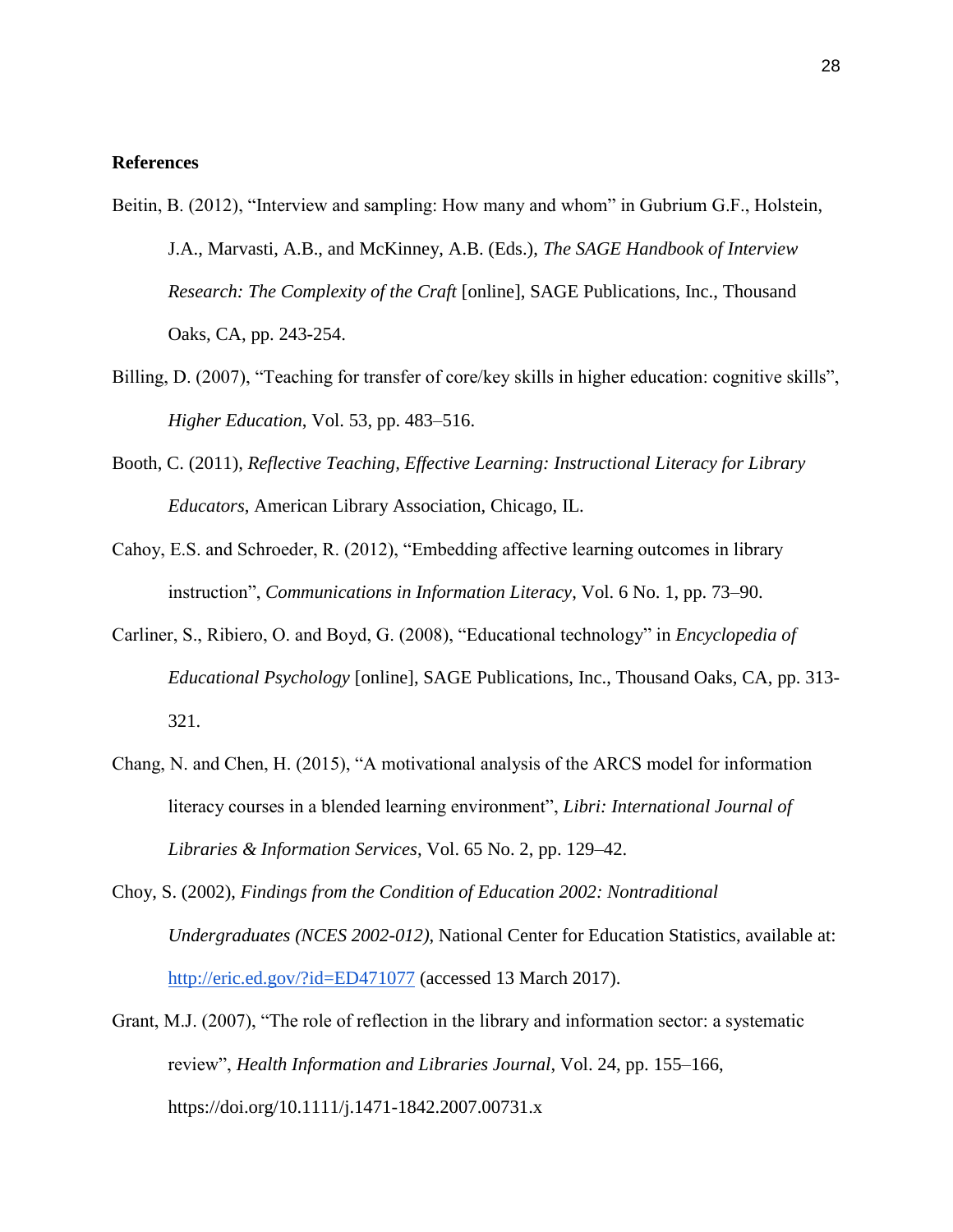- Gross, M., Latham, D., and Armstrong, B. (2012), "Improving below-proficient information literacy skills: designing an evidence-based educational intervention", *College Teaching*, Vol. 60 No. 3, pp. 104-111.
- Gustavson, A. and Nall, H.C. (2011), "Freshman overconfidence and library research skills: a troubling relationship?" *College & Undergraduate Libraries*, Vol. 18 No. 4, pp. 291– 306.
- Hanz, K. and Lange, J. (2013), "Using student questions to direct information literacy workshops", *Reference Services Review*, Vol. 41 No. 3, pp. 532-546.
- Head, A.J. (2012), "Learning curve: how college graduates solve information problems once they join the workplace", available at:
	- http://projectinfolit.org/images/pdfs/pil\_fall2012\_workplacestudy\_fullreport\_revised.pdf
- Head, A.J., Van Hoeck, M., Eschler, J. and Fullerton, S. (2013), "What information competencies matter in today's workplace?" *Library and Information Research*, Vol. 37 No. 114, pp. 74–104.
- Hess, A.N. (2015), "Motivational design in information literacy instruction", *Communications in Information Literacy*, Vol. 9 No. 1, pp. 44–59.
- Jacobson, T.E. and Xu, L. (2004), *Motivating Students in Information Literacy Classes*, Neal-Schuman Publishers, Inc., New York, NY.

Keller, J.M. (1984), "The ARCS model of motivation in teacher training", in Shaw, K. and Trott, A.J. (Eds.), *Aspects of Educational Technology Volume XVII: Staff Development and Career Updating*, Kogan Page, London, pp. 141-145.

Keller, J.M. (1987), "The systematic process of motivational design", *Performance & Instruction*, Vol. 26 No. 9/10, pp. 1-8.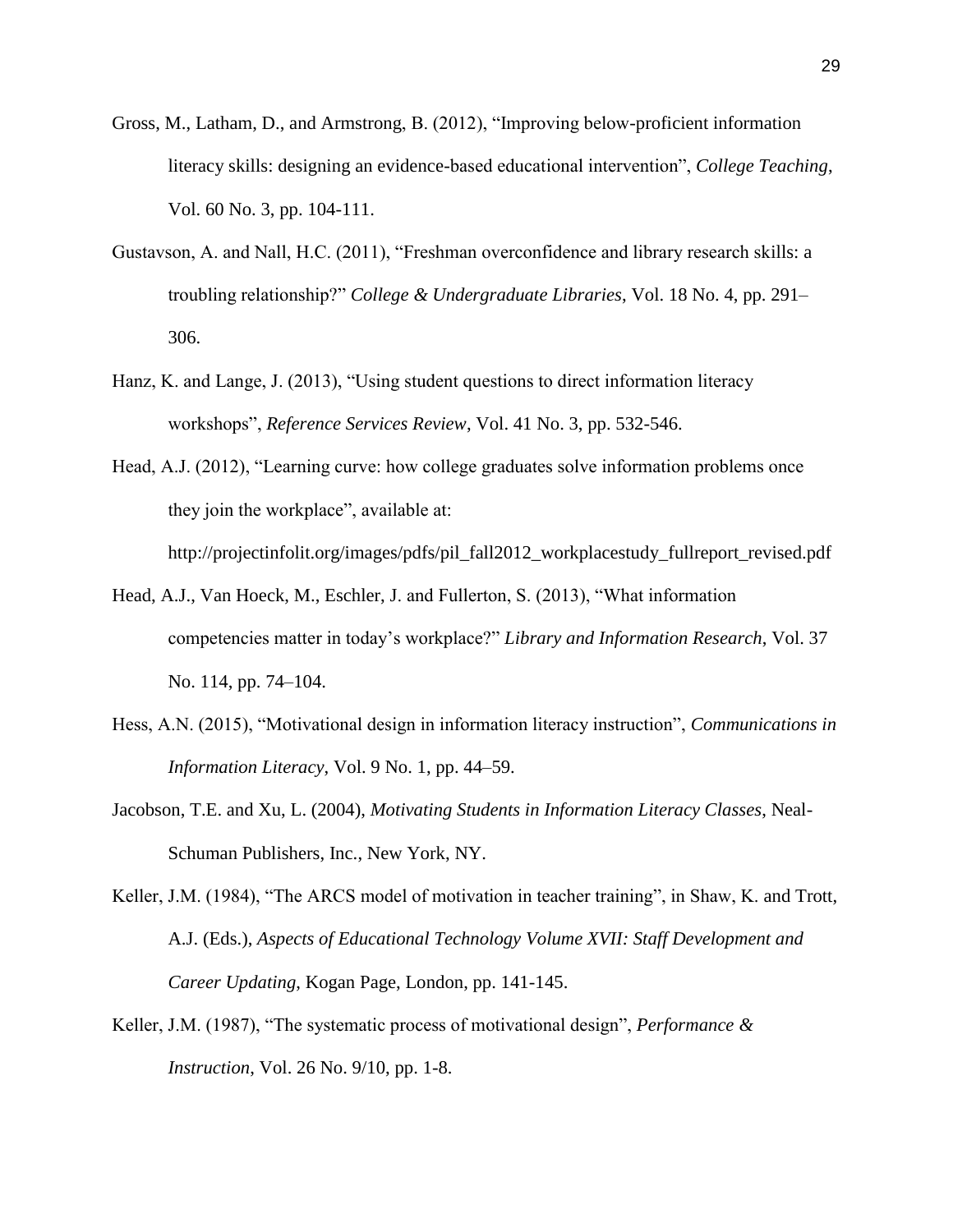- Keller, J.M. (2010), *Motivational Design for Learning and Performance*, Springer, New York, NY.
- Klentzin, J.C. (2010), "The borderland of value: examining student attitudes towards secondary research", *Reference Services Review*, Vol. 38 No. 4, pp. 557–570.
- Larrivee, B. (2000), "Transforming teaching practice: becoming the critically reflective teacher", *Reflective Practice*, Vol. 1 No. 3, pp. 293–307, https://doi.org/10.1080/713693162
- Latham, D. and Gross, M. (2013), "Instructional preferences of first-year college students with below-proficient information literacy skills: a focus group study", *College & Research Libraries*, Vol. 74 No. 5, pp. 430–449.
- Lloyd, A. (2013), "Building information resilient workers: the critical ground of workplace information literacy. What have we learnt?" in *Worldwide Commonalities and Challenges in Information Literacy Research and Practice European Conference in Istanbul, Turkey, October 22-25, 2013*, Springer International Publishing, Berlin, pp. 219–228.
- Lucey, K. (2015), "Something for everyone: differentiated instruction in information studies", *College & Research Libraries News*, Vol. 76 No. 1, pp. 18-19.
- Mackey, T.P. and Jacobson, T.E. (2014), *Metaliteracy: Reinventing Information Literacy to Empower Learners*, Neal-Schuman Publishers, Inc., Chicago, IL.
- McMahon, M. (2014), "Keller's ARCS model" in *Teaching Models & Approaches* [online], Salem Press, Ipswich, MA, pp. 52-58.
- McMillan, J.H. and Forsyth, D.R. (1991), "What theories of motivation say about why learners learn", *New Directions for Teaching and Learning*, Vol. 45, pp. 39-52, https://doi.org/10.1002/tl.37219914507